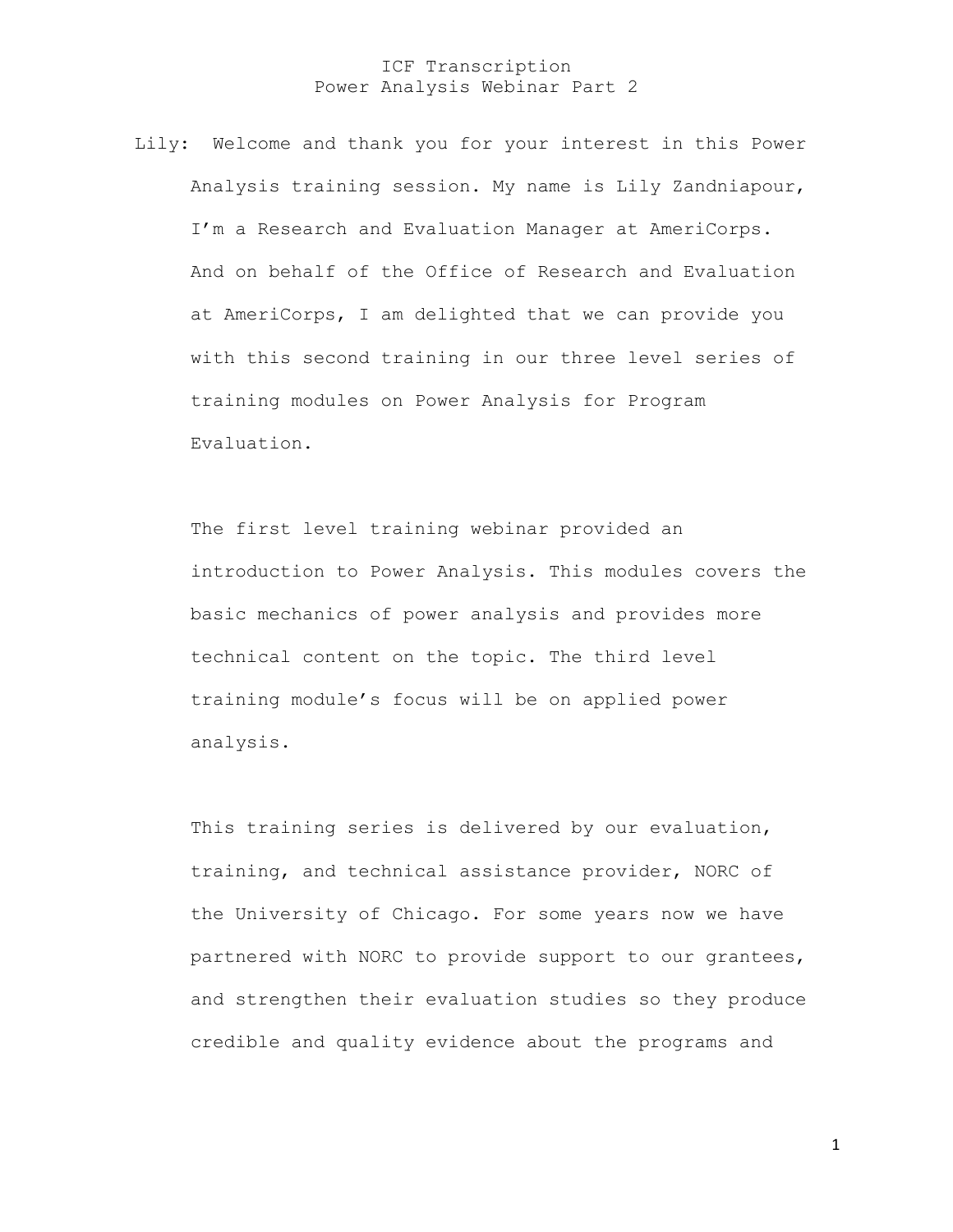interventions they implement, and that the agency supports.

We hope that you find this training, as well as the other two modules on this topic, helpful in your work. Dr. Carrie Markovitz who is a Principal Research Scientist at NORC, and Project Director of our Evaluation, Training, and Technical Assistance work, lead us in this training and introduce our presenter, Dr. Eric Hedberg. Thank you.

Carrie: Thank you, Lily. NORC, at the University of Chicago, has been collaborating with AmeriCorps' Office of Research and Evaluation for almost a decade, to strengthen the existing evaluation guide and some tools for AmeriCorps' state and national applicants and grantees.

Over the years our TA team has assisted and supported numerous AmeriCorps grantees with their evaluation plans, design and implementation challenges, instrument development, and reporting. And through this work we have identified common areas of need, and then worked with the Office of Research and Evaluation on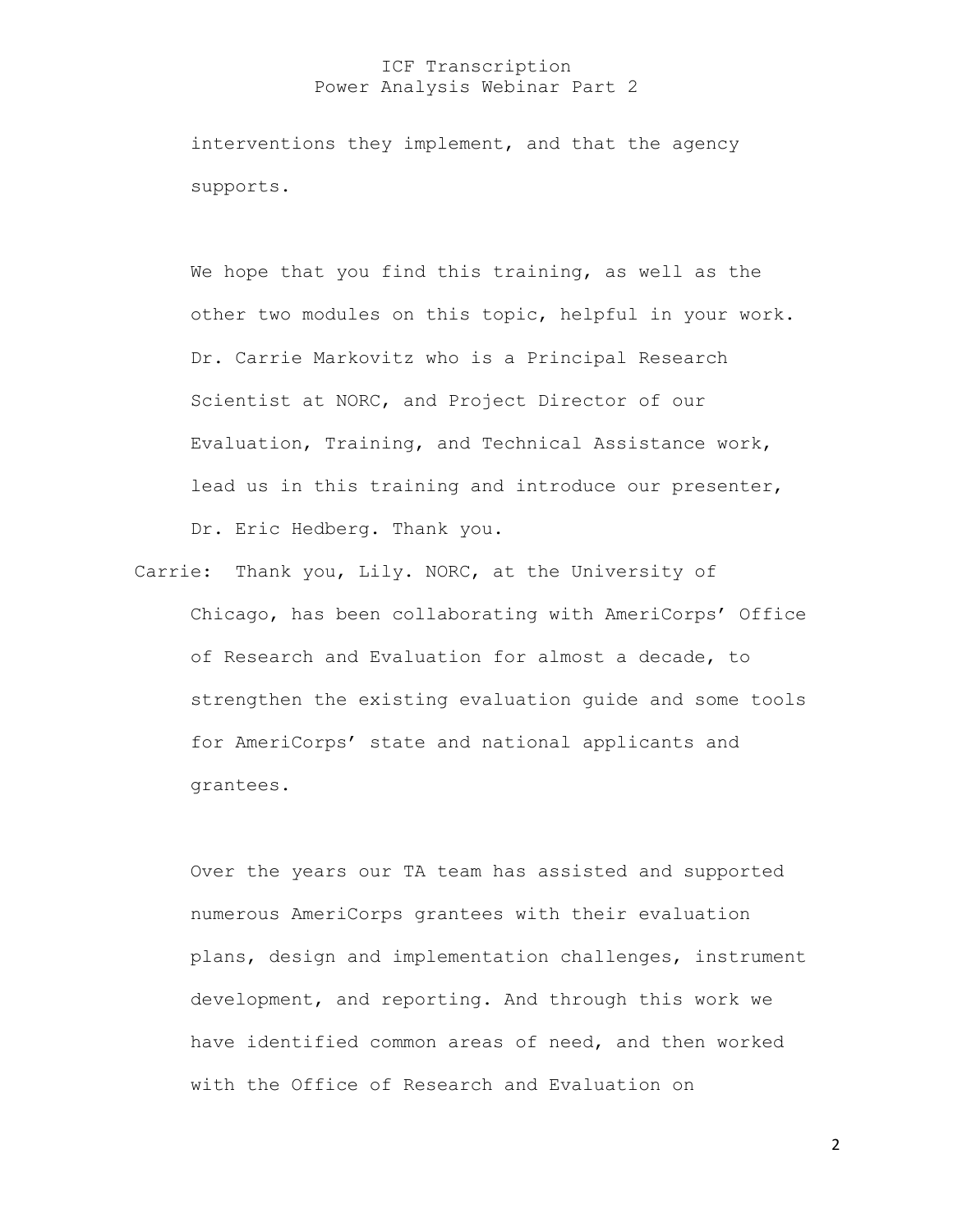developing tools, webinars, classes, and presentations to fill these gaps.

So this class empowers one of several classes on evaluation topics that were developed over the past ten years by NORC, and are currently available online on AmeriCorps' website. These classes include information on topics from logic model development to drafting research questions and addressing other design topics, to budgeting and managing and evaluation. We encourage everyone to check out these other classes based on their own evaluation needs.

Now I would like to introduce Dr. Eric Hedberg. For Dr. Hedberg, power is a major methodological topic of interest. Most known for his work on evaluation design, Dr. Hedberg is an interdisciplinary quantitative methodologist. His research interests include several areas of methodology related to evaluation and analysis and he recently authored a sage little green book on statistical power analysis.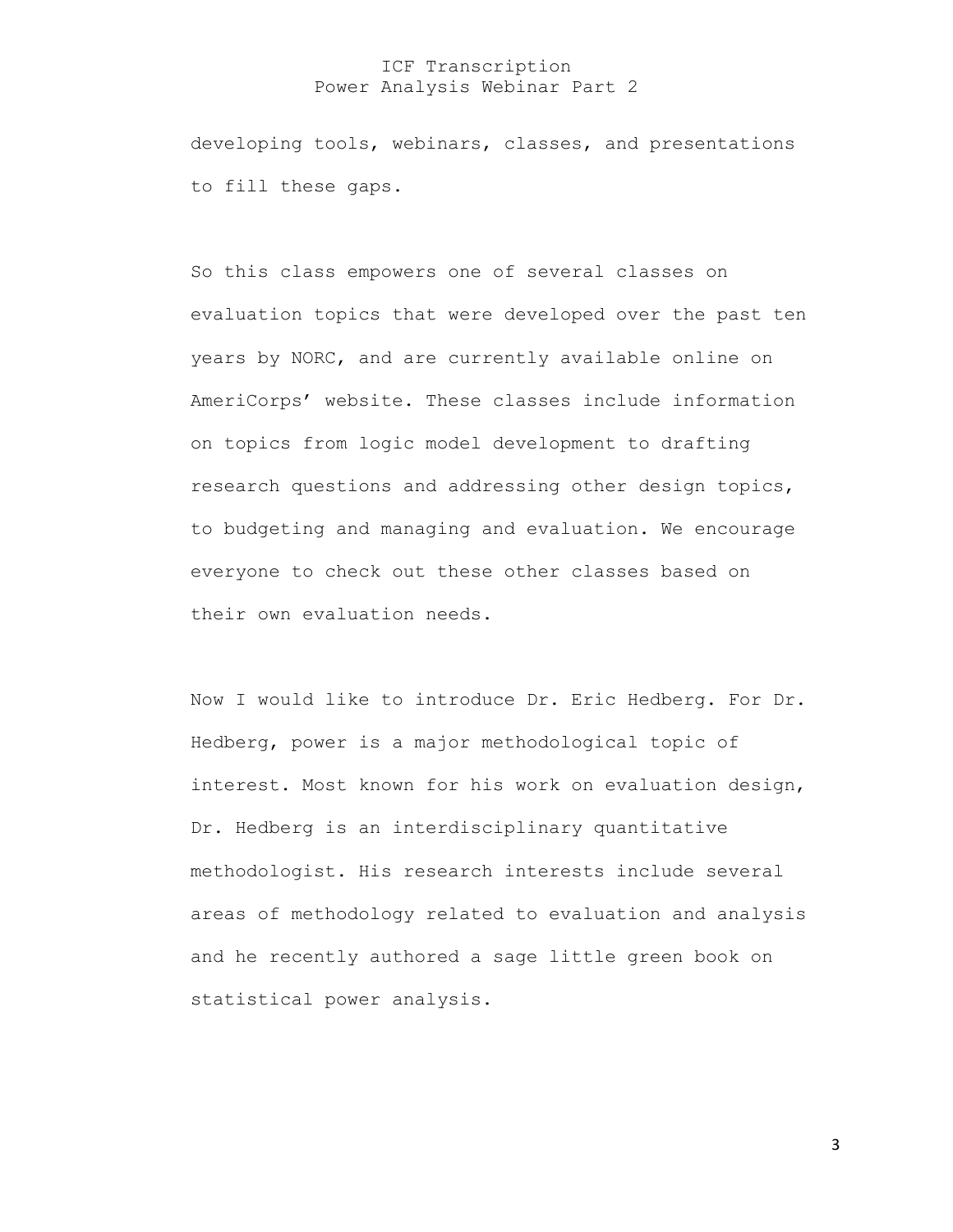Dr. Hedberg is an accredited professional statistician by the American Statistical Association, and he is a sociologist. His current areas of research include investigating the design of evaluations in education and criminology, in addition to measuring social capital through social network contextual effects.

Dr. Hedberg has authored or co-authored over thirty methodology-focused papers and books that have appeared in education, medical, and criminological journals, while also contributing to numerous reports and presentations at major research conferences. Dr. Hedberg earned his PhD in Sociology from the University of Chicago. So now I'd like to pass this on to Dr. Hedberg to do his presentation.

Eric: Thank you so much, Carrie, for that kind introduction, and here we begin our Level II series on the basic mechanics of power analysis. Just again to emphasize that this Level II sits within a larger sequence of courses about power analysis. Level I, which is a broader introduction to power analysis for program evaluation, which you've either attended or you've seen the previous recording for. And after this,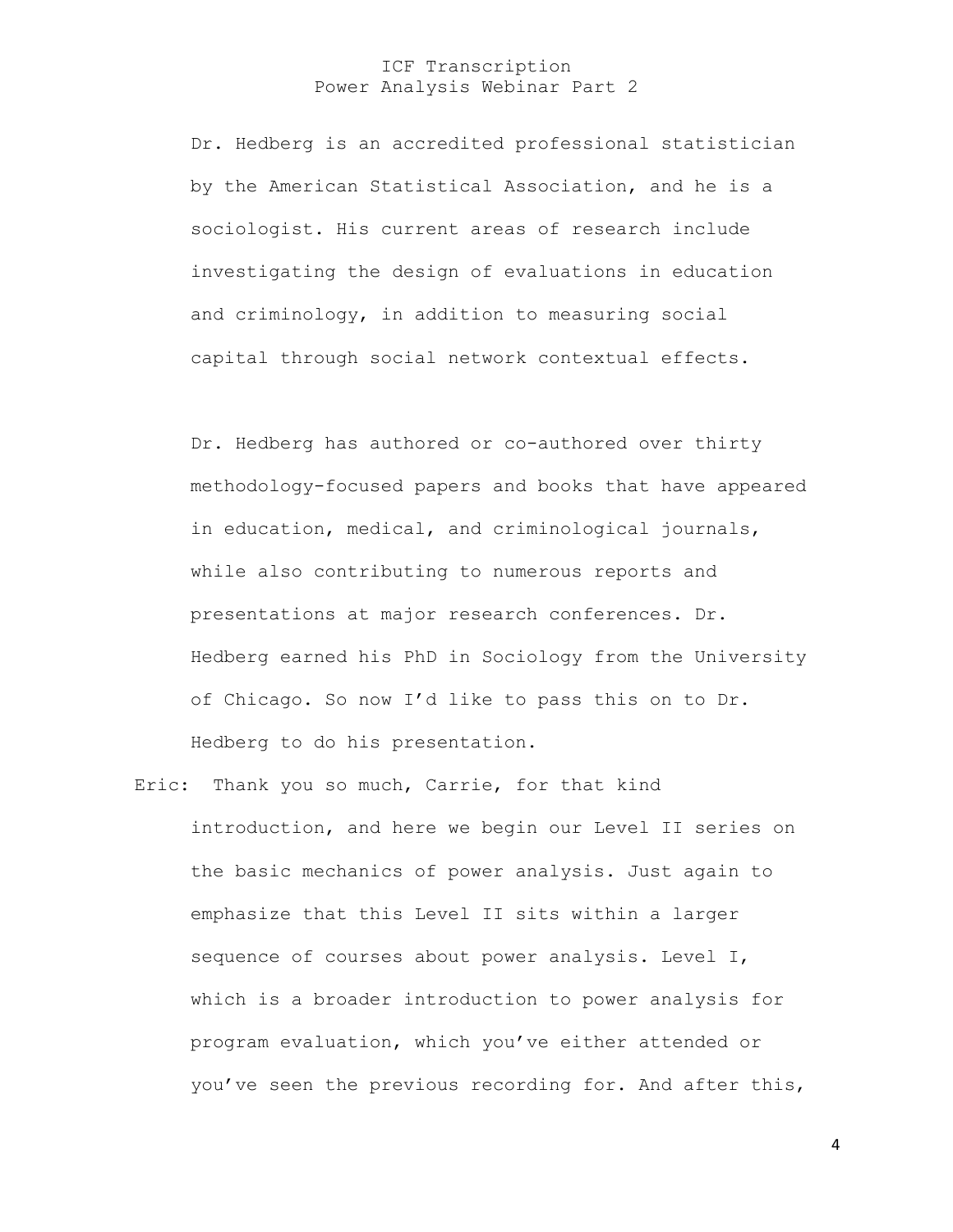more detail is provided in the Level III webinar, which is the more applied power analysis. So I encourage you to check out the other two levels, in order of course.

 In this level, our overview is, we're really going to start getting into a little bit more of the meat, a little bit more of the mechanics, sort of how power analysis works and sort of why it's important. In Level I, it was really sort of a sales pitch to sort of really encourage you that power analysis was an important thing to do and now we're going to get into much more of a certain detail as to why.

So we're going to briefly go over some of the introduction, some of which you've seen before, but now we're going to add some additional detail. And some of this additional technical material is going to be important for program staff and evaluation staff to sort of understand and at least sort of become a little bit more familiar and comfortable with a little bit of the jargon.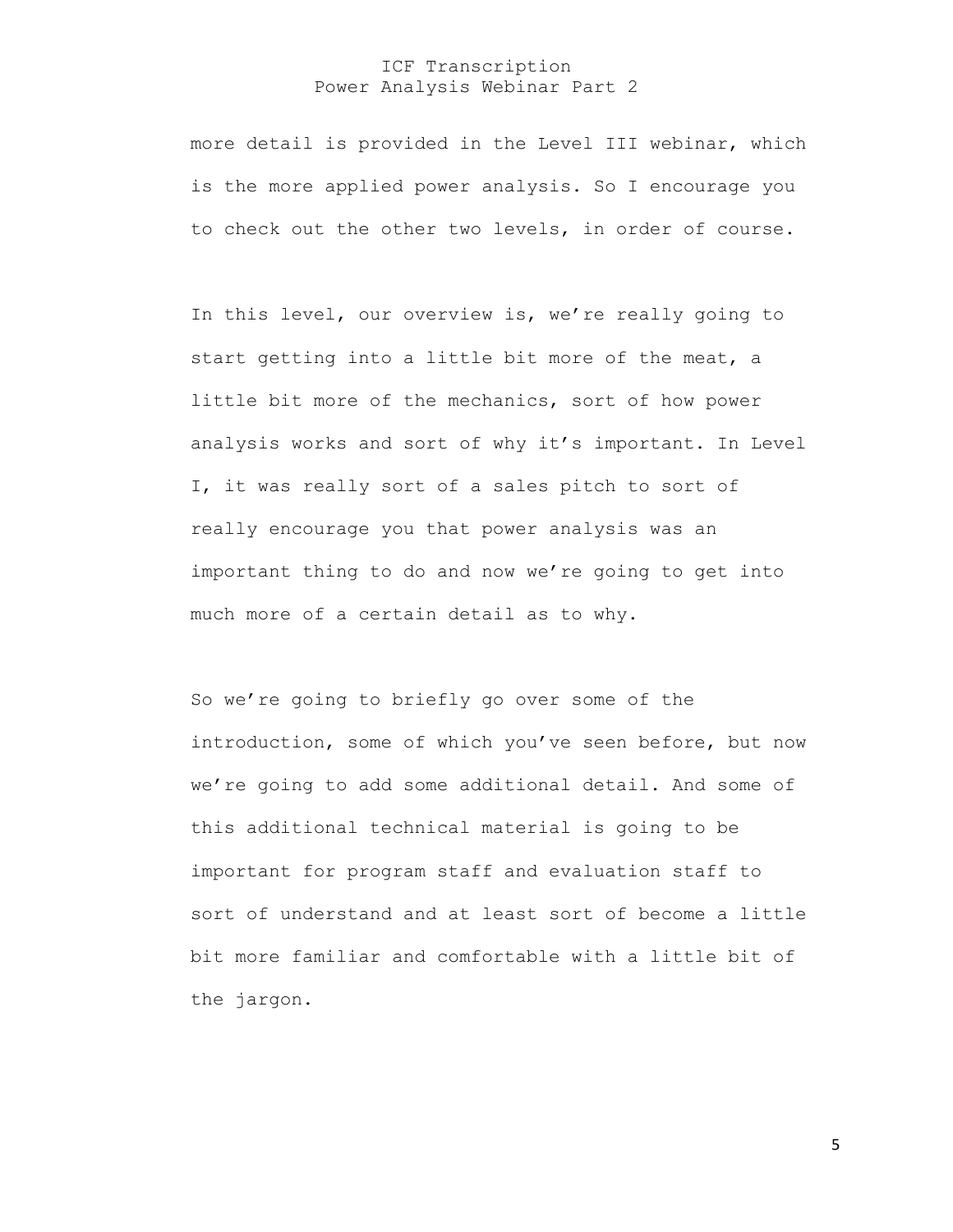The big jargon here is we're going to have a pretty deep discussion about Type I and Type II errors, which are sort of the two ways a study could be wrong and we're going to sort of talk about how each of those errors can threaten a study and how power is very much related to the Type II error. It's sort of the mathematical complement of it.

So Level II is part of, again, this sort of structured three part series. The video before this for Level I sort of really defined and tried to sell you on the idea of statistical power, and it's intended for everybody and after this Level III is going to get much more applied.

We're actually going to, you know, work with some numbers. We're going to work in and really sort of explore how power analyses relate to the design of the study, the analysis, the sample, and all that. And that it's going to sort of end with a little bit more of a qualitative component of really how to sort of write up a power analysis. Or, for those of you watching who are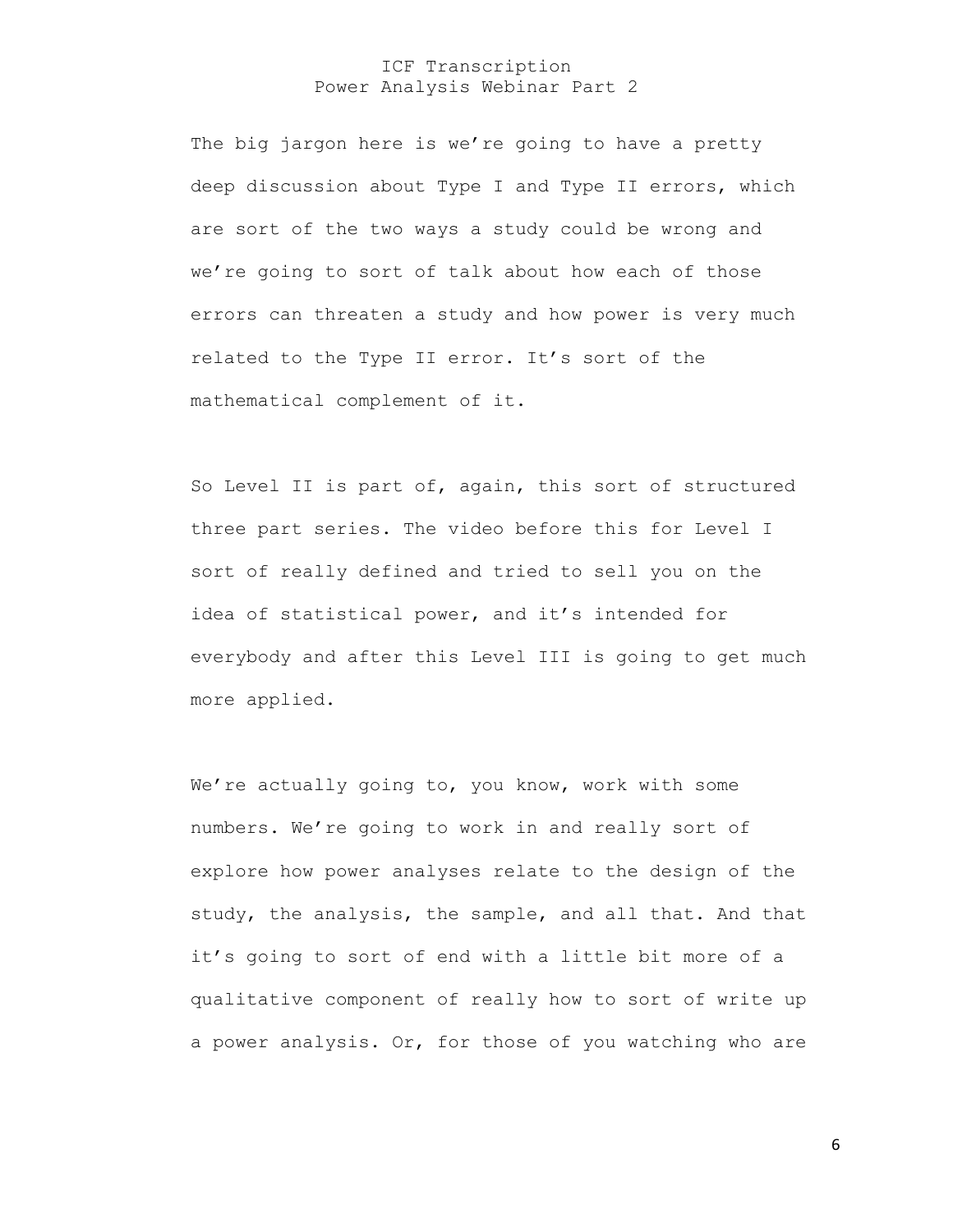reviewers of proposals, what to look for when you're reading a power analysis.

For the brief review, we want to talk about sort of what is power? And again, power in general is the probability that you'll be able to detect a statistically significant effect from your sample. And this analysis will really help you determine how large your sample size needs to be or, what the smallest effect could be that a given sample could detect.

But ultimately the act of power analysis is really integral to the planning of a study. The power analysis that you do before you collect any data is really a deep discussion that you should have with both the evaluators and the program staff about what you think is going to happen and they're really about estimates of the future.

And because of that, because data are not free, often, power is about using evaluation resources wisely. And I'll say it now and I've said it many times before, as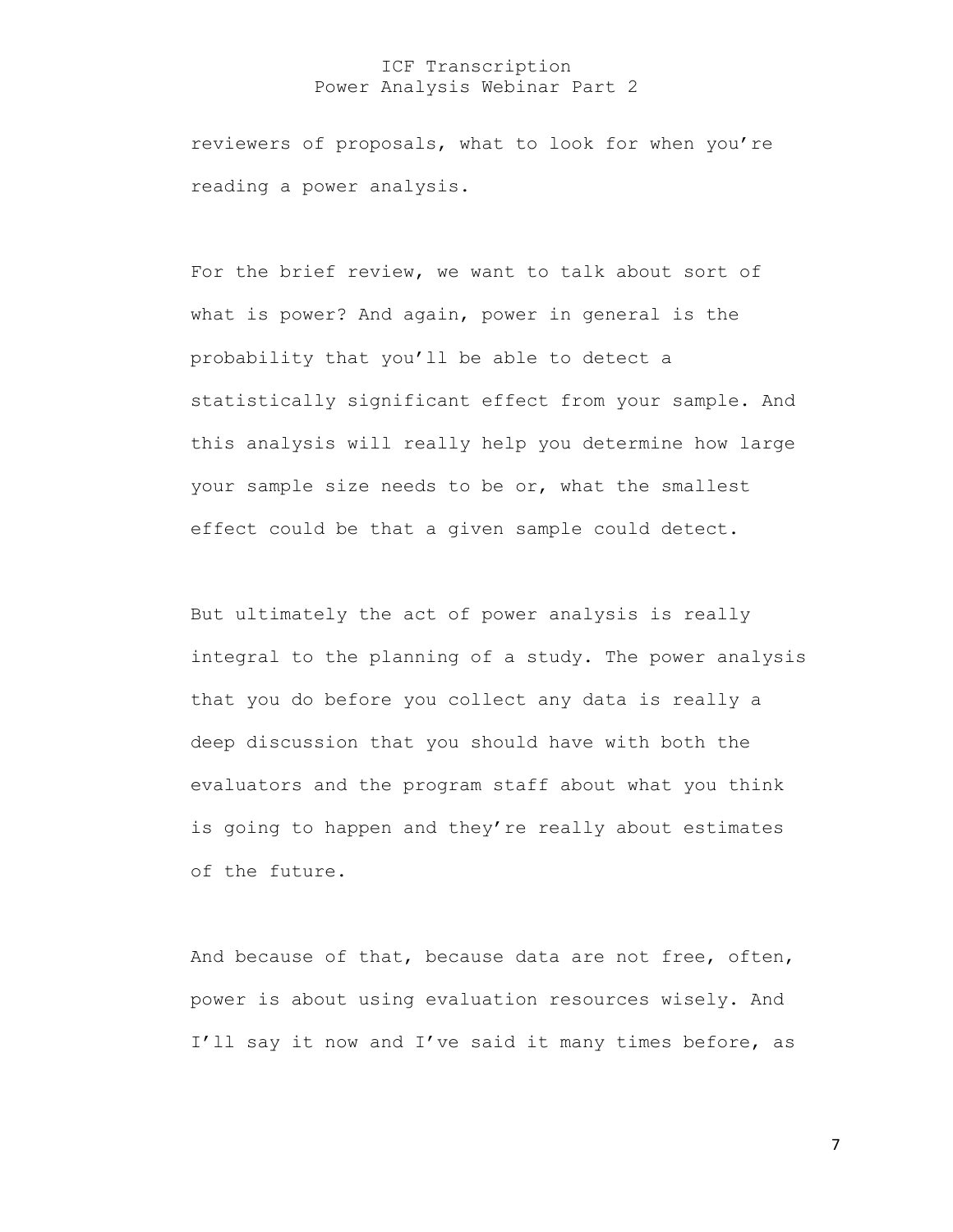I've said it many times in the past, power analysis should be estimated prior to conducting your study.

So why is power analysis important? Because suppose there's an actual impact up there? Your intervention is causing a positive effect. However, if you try to validate that intervention with a poorly powered study, you may not protect your impact and have your result as no program evidence on the official record.

However, if you do have a true impact and you have a well-powered study, you are able to detect your impact and you are able to report to the world with reliable evidence that your study produced evidence of program impact.

But again, most of these studies deal heavily with statistics and statistics is the sort of game that we play where we have a population of interest that has a parameter of interest. You know, what is the impact of an intervention on this group of people in the entire world for now and forever?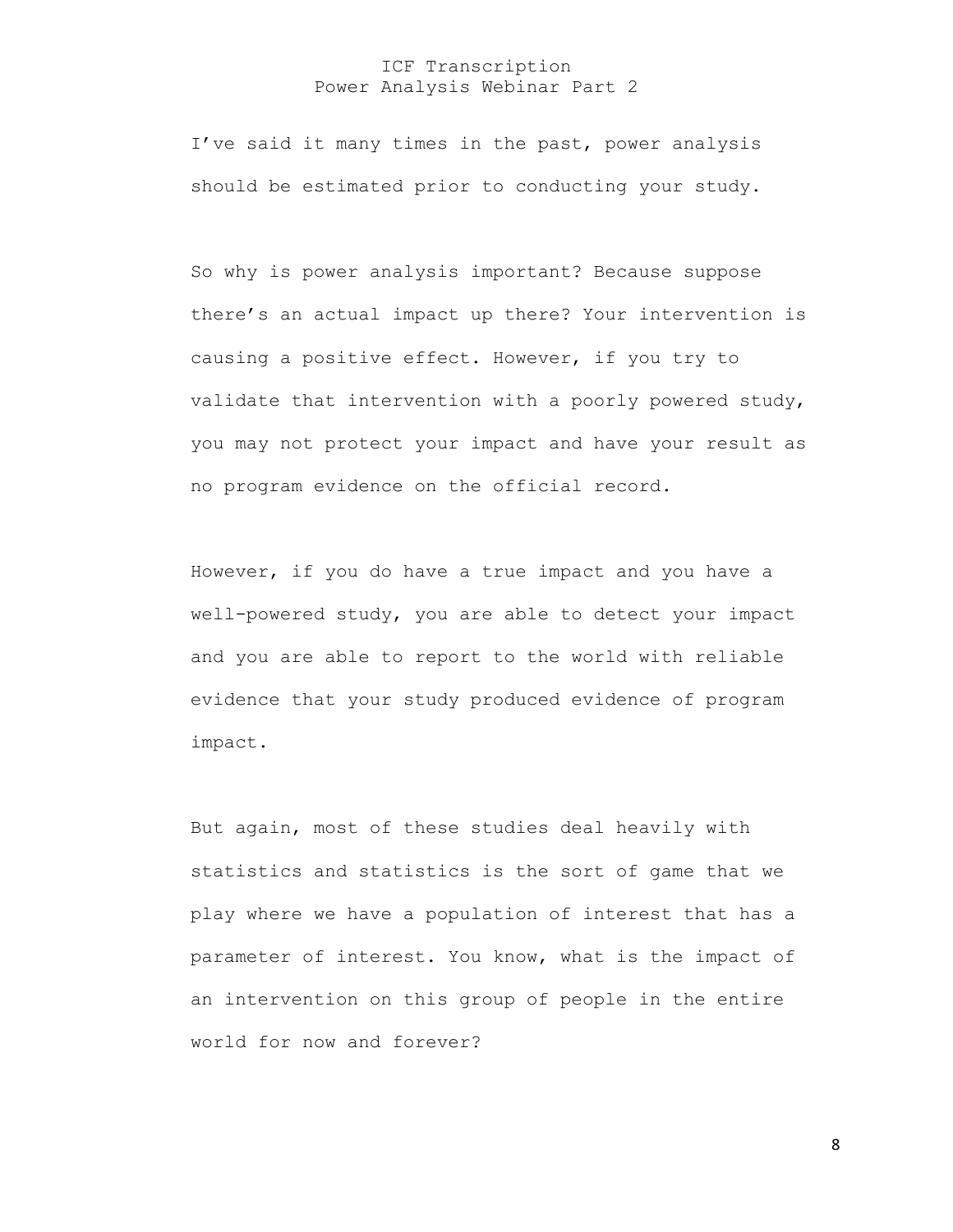However, what we're stuck with is a small sample that we used in our study. From that sample we calculate statistics, our best guess about what those parameters are. And the statistical test is that sort of transcendental act of taking our sample and trying to estimate what the parameter is going to be.

Unfortunately, we actually don't know what this parameter is, which is what makes power analysis so important. Because it's one of the things we can do to lend confidence in the study that we eventually conduct, that we have a good estimate of what we think this parameter is.

So, this has all been revealed up until this point things that we talked about in the last. Now we're going to start diving a little bit deeper into really what we mean by reliable, really what we're trying to do with our study and this brings us to the Type I and Type II errors.

Some of you may have heard about these, or, you know, been tested on these in your statistic classes in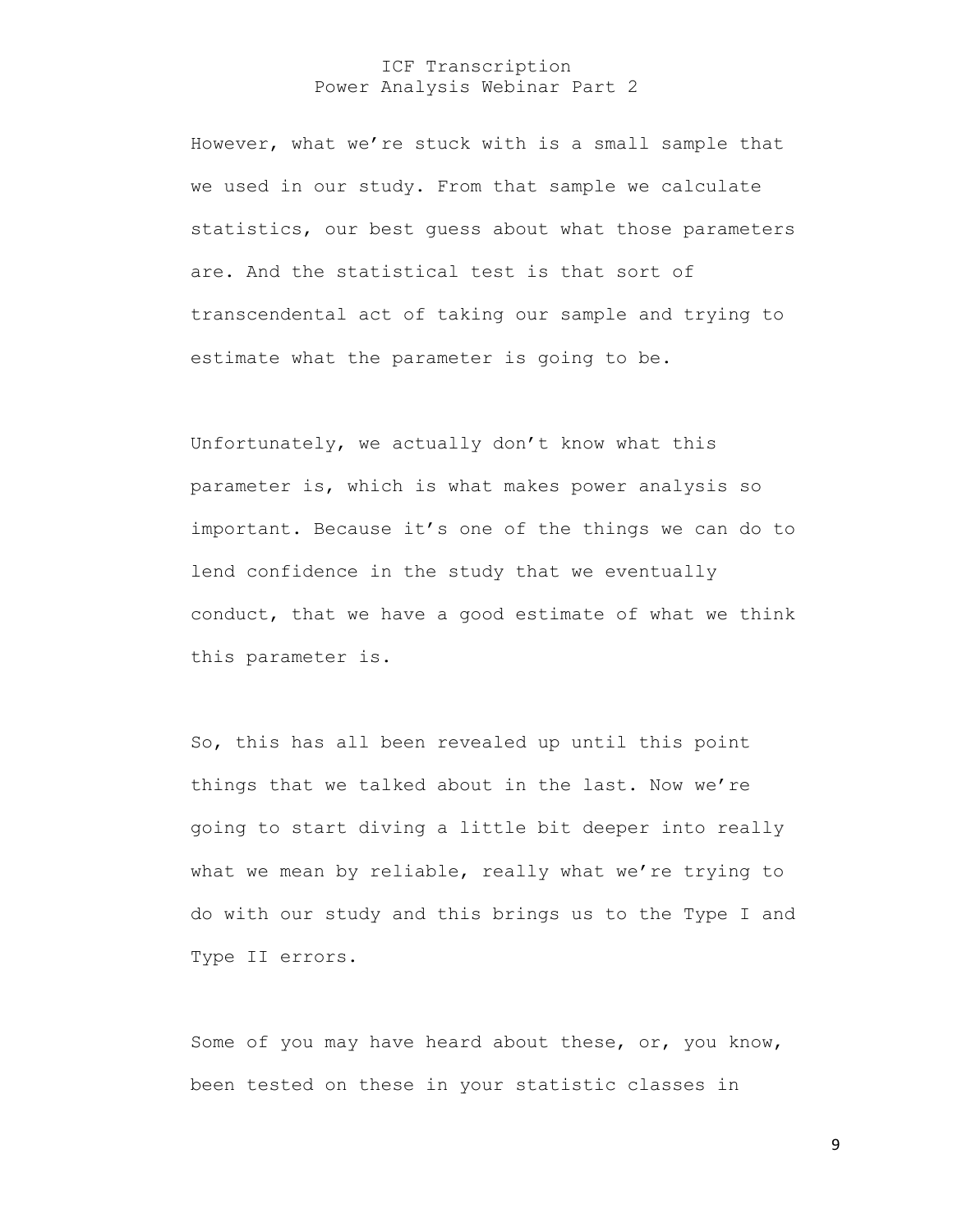college and any level really, but these are often forgotten like so many bad memories. So let's sort of dive in and really sort of think about what are the two types of errors.

Ultimately, a study, a report, a pdf you download, or a paper you read in a journal, can either be correct about the world or it could not be correct about the world. So it could be right in a couple of ways. Say the paper says that there is no impact. You know, this study says we really looked at this particular intervention, we don't find evidence that it's effective.

And out there in that sort of parameter that we will never know, maybe that is the correct conclusion. Another way one of these studies could be correct is that if it reports that there is an impact. That, you know, this intervention does have some kind of positive impact on the population. The paper says it's so, and it could be right that that's actually true.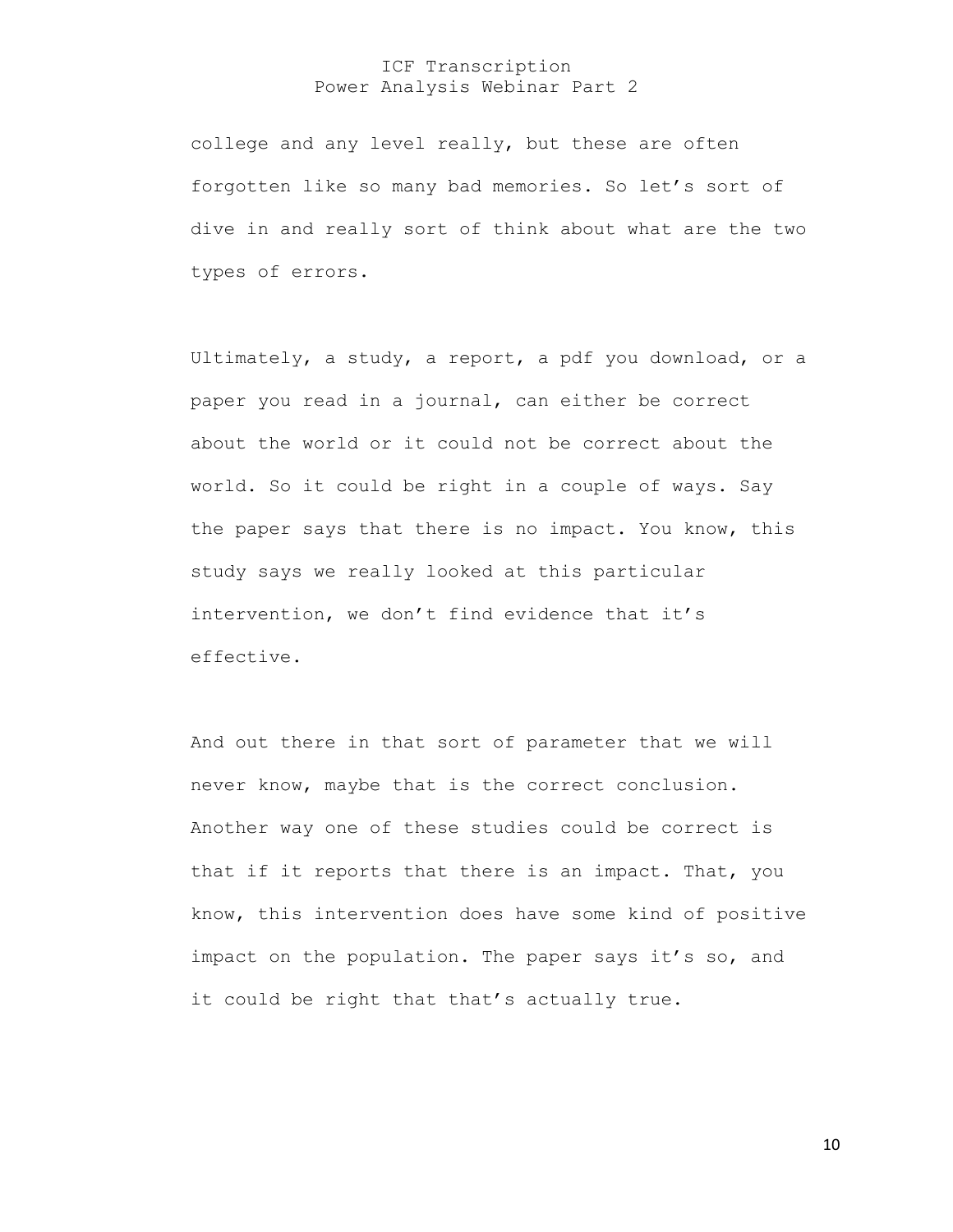On the flipside, however, there's also two ways that any study or report or analysis could be wrong. The first way it could be wrong, and we call this Type I Error, is that the study does assert that there is an impact. However in fact, out there in the world, in the parameter that we never know, the actual truth is that there is no impact. We call this Type I Error, and we give it the little Greek letter Alpha.

The second way we could be wrong, Type II Error, is that suppose there actually is an impact, but for one reason or another our study makes the conclusion, writes down on paper, that there is no impact of the intervention when in fact there actually is. That is the second type of way we could be wrong. And we call that Type II Error. We'll give the little Greek letter Beta - A for I, B for II. And so that's how we'll sort of talk about this.

Power analysis is ultimately trying to control this second type of error. We're trying to minimize the chance that we missed something, when it actually exists. So, let's sort of quickly review Type I Error.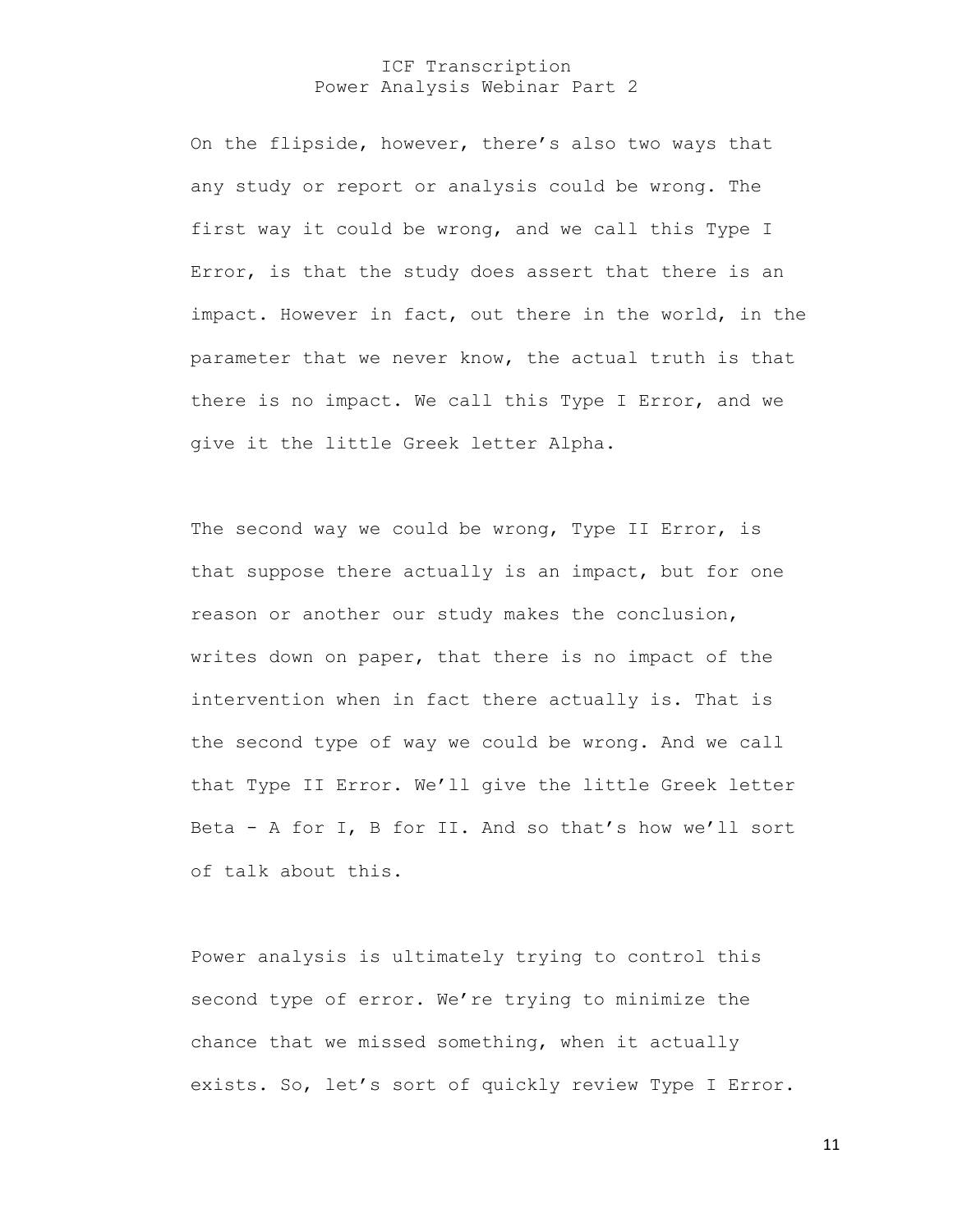This is ultimately what we talk about when we have discussions about statistical significance, stars next to numbers in statistics tables, and so on.

So, Type I Error is the probability of wrongly detecting an impact or concluding that an impact exists when in fact it does not. We call it Alpha. The convention out there is that we don't want this to be any larger than 5 percent. We don't want any more than .05 probability that if we make an assertion that there's an impact, that that assertion is in fact false.

Oftentimes what analysts will do is they'll incorporate this into the estimation of what's called a p-value. You know, a lot of statistics programs will sort of give you all sorts of numbers and tests. And the final column, as PSS calls it, sig, other things just call it a p-value, will give you some number. And your welltrained analyst is often scanning that column looking for anything less than .05. Because what that does is that connotes that it's statistically significant.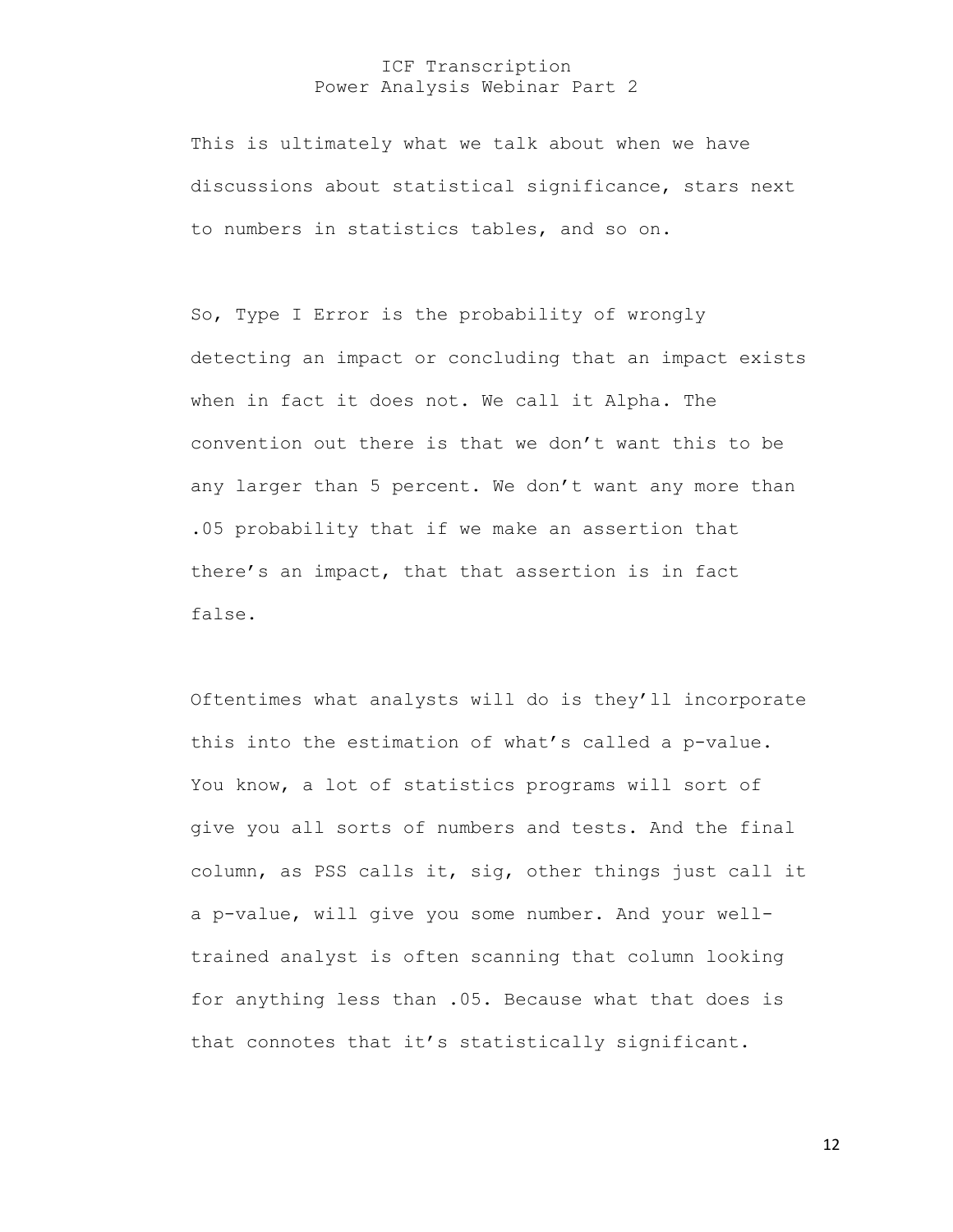However, p-values are often misused or misunderstood, and so I want to stress that the p-value is not a measure of any kind of practical significance. If I were to analyze the data that's as large as the population of the United States and find that someone's, say for color, is statistically significant in its prediction of happiness, it probably would be a small impact practically. But because the sample's so large it would be so precisely measured that we would be statistically significant.

So I don't want anybody to confuse a very small p-value with meaningfully important. And so, we just want to keep our eye on that. And then there's a small note where there's been lots of discussion among the statistical community about actually lowering the convention from .05 to .005, which would make it a lot harder to get that tag of statistical significance.

So, sticking with the world of .05 as the convention, I think we need to be very explicit with what exactly this means. Again, going back to Level I where we had that image of sort of the jar of jelly beans and we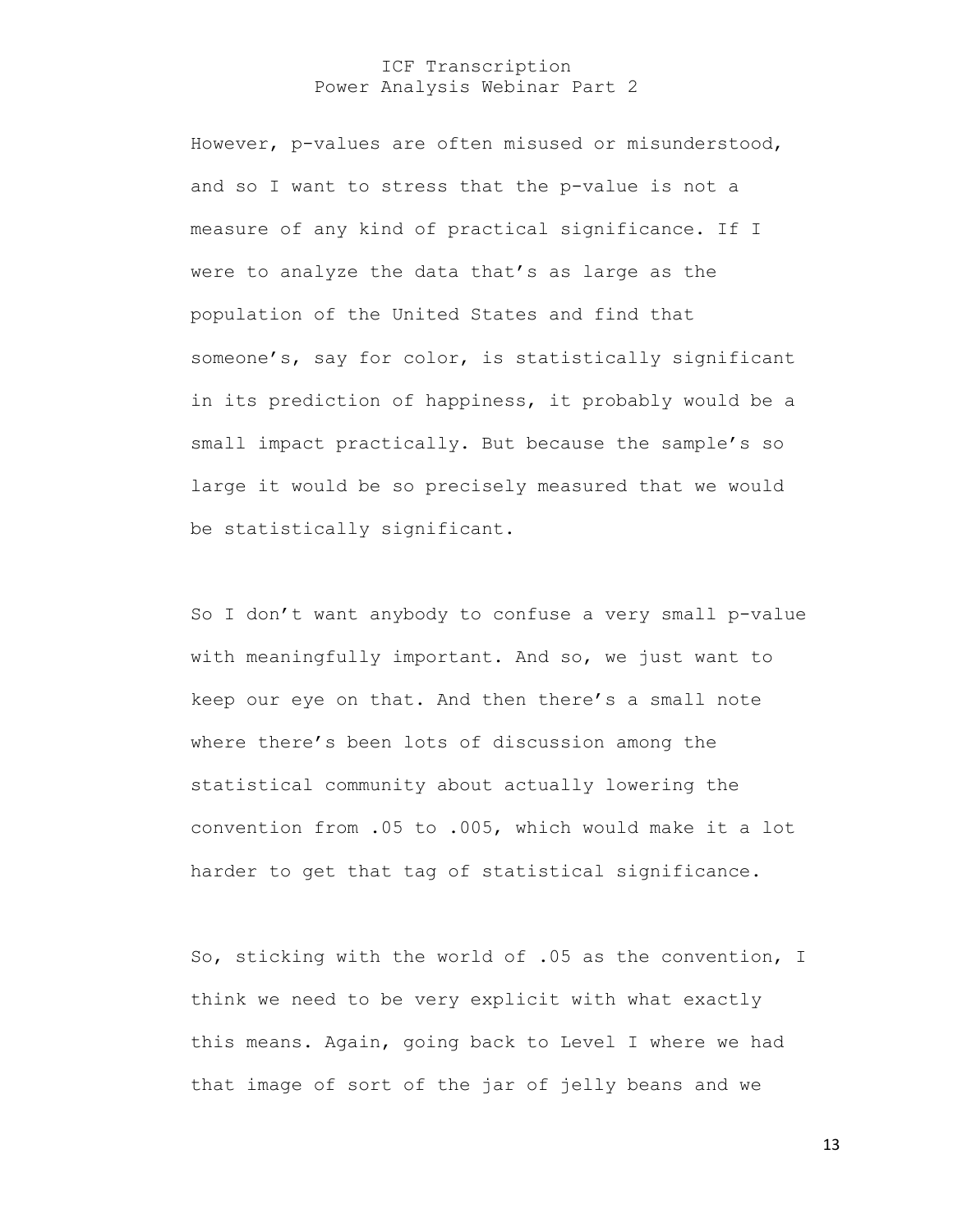wanted to see what was the chance we'd get a grape jelly bean. We need to realize that our data, or your data for the sample, for your one study, represents one out of a very large number of possible samples. And so, what does Alpha .05 really mean?

Well, it's a fraction 1 out of 20 which means that 1 out of every 20 samples will yield a statistically significant result even from a population in which there is no impact. So if we accept .05 as our Type I error rate, many studies – 1 out of 20 – that study a particular intervention, may claim statistical significance when it may or may not be so true.

And so, we have to be very careful when we use our pvalues and always sort of judge the power of our study - which is what we're going to talk about soon - as a way to better understand the statistical validity conclusion reliability of our study.

All this discussion of Alpha levels and p-values could be thought of in another way. Often sometimes people are looking at that column in their statistical output,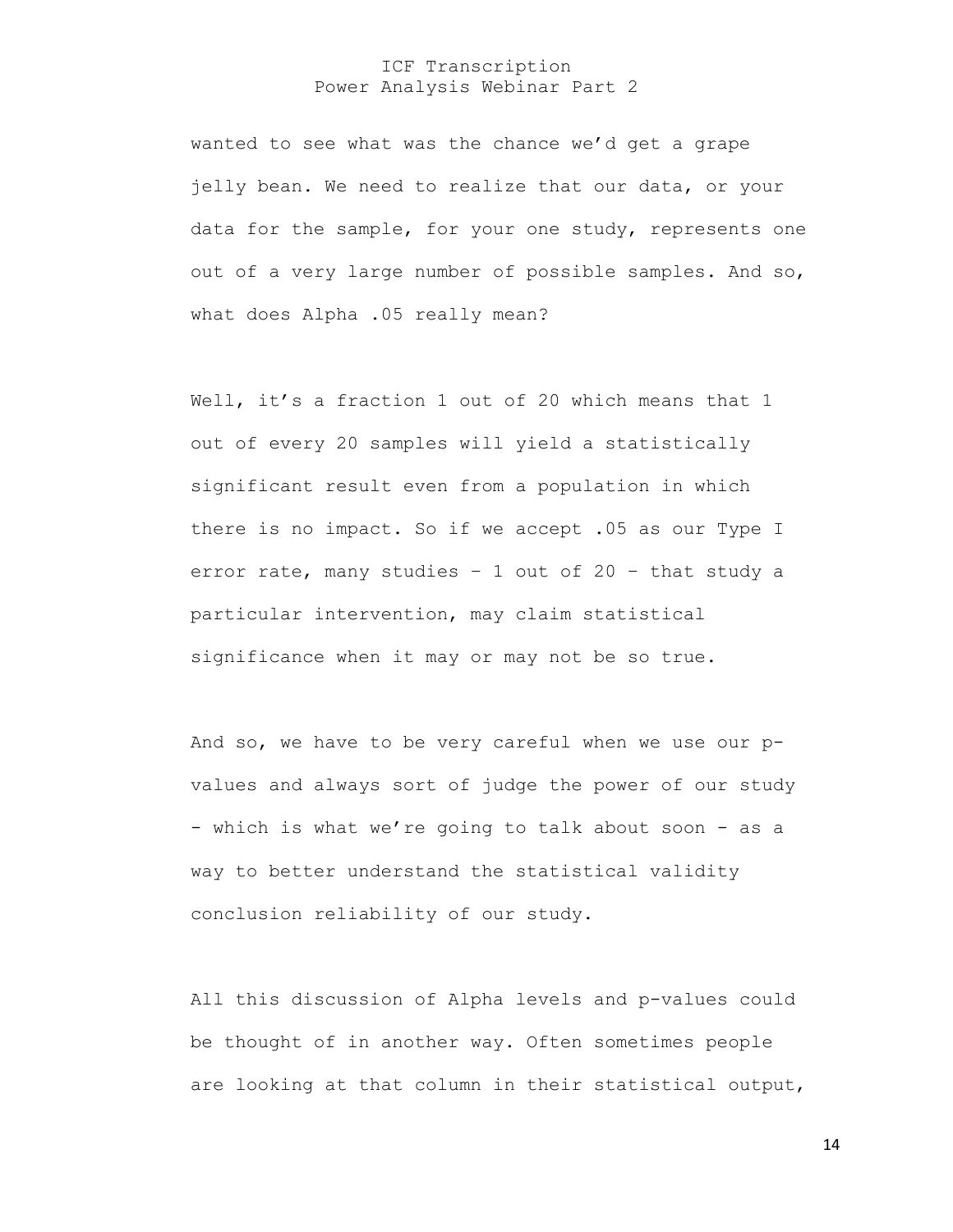looking for small p-values. Well, another way to go about making an assertion that there's an impact is to actually look at the hes [phonetic] statistic of a particular result. And often these p-values of .05 are associated with what people who had sort of Stats 101 may remember as being critical values.

These are essentially numbers that a test statistic must exceed for us to be able to reject the null hypothesis that there is no program impact. And these are important ideas to see because these are often also in statistical output, but these numbers that we see here are actually important parts of power analysis.

One thing I want everyone to sort of see is as we look at this table, let's sort of go row by row here. We see that, you know, alpha is at say .1 a ten percent chance of being wrong, has relatively small critical values. If we have a one-tailed test, right, where we sort of know for a fact that the program will have a positive effect, and we know sort of the negative impact, the test statistic has to be 1.28.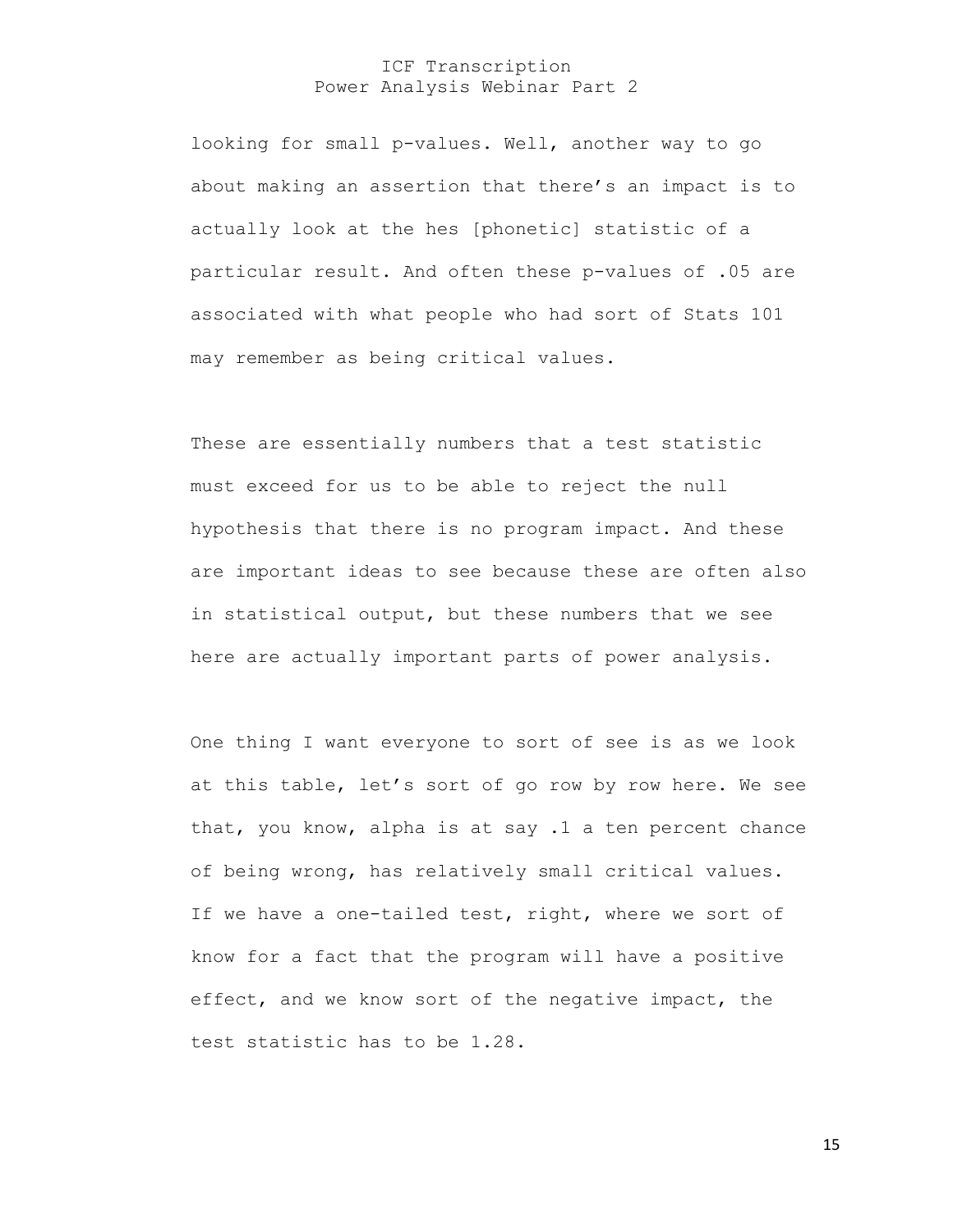If we do the more typical, and what I recommend, twotails test, it's a larger threshold, 1.64. And as the Alpha gets smaller and smaller, you see that these critical values get bigger and bigger. These become harder and harder goals to meet in order to claim statistical significance.

I caution everyone from using say a one-tail critical value at .05, to 1.64, because you see it's actually the same as a two-tail critical value of .1. And so, I often recommend two-tail tests only, and at least Alpha of .05.

So we've just had a deep discussion of what Type I Errors are. Now we're going to sort of talk about this other error. The chance of being wrong and saying that, you know, there's no effect, when actually there actually is. So, we call this Type II Error and we give it the symbol B or Beta.

Type II Error is the probability you fail to conclude that an impact exists when in fact out there at the parameter we will never know, it actually is true. So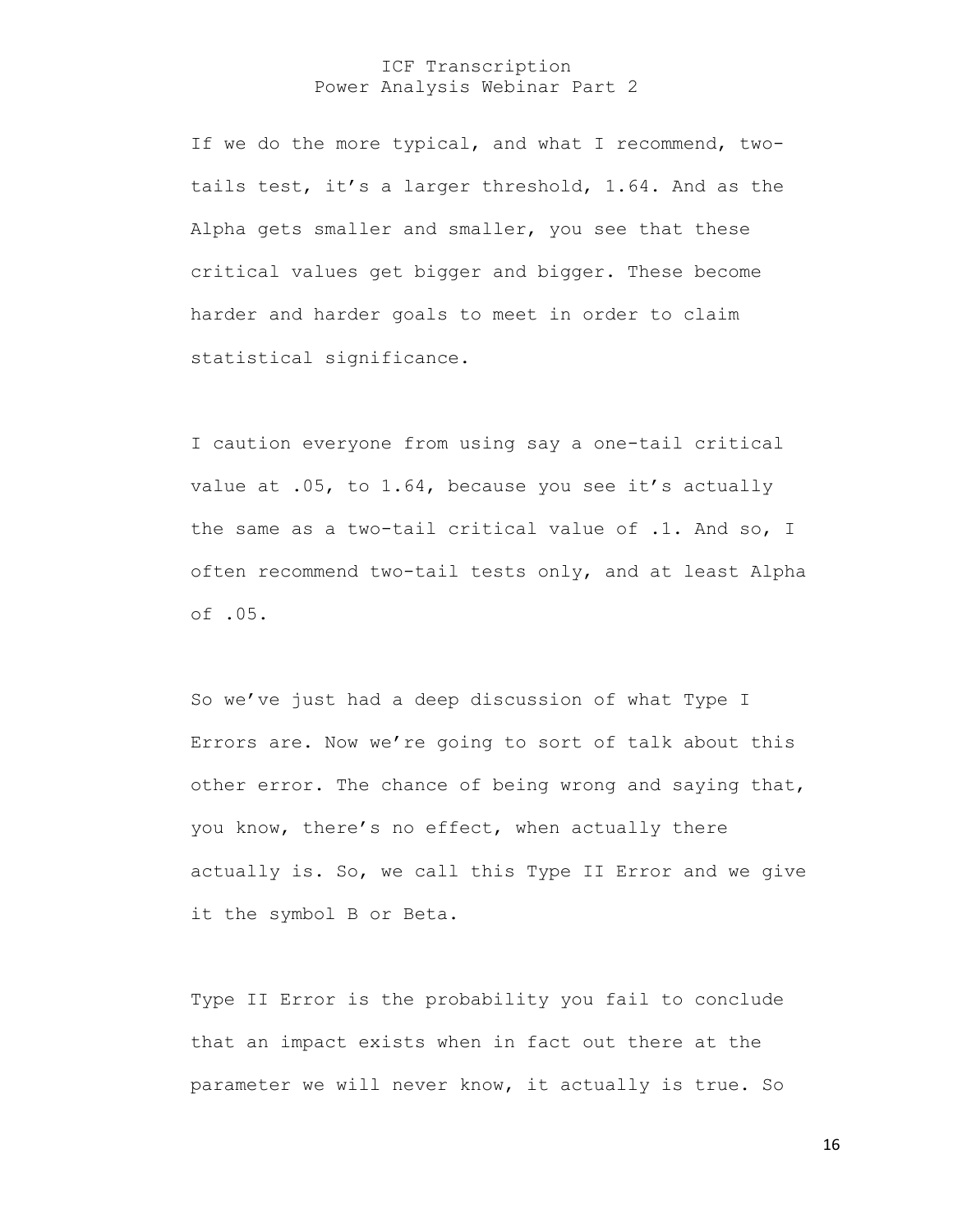this requires actually a different thinking about probability. Not only is there the set of samples associated with a world in which there's no impact, there's another set of samples, another curve, associated with the world in which there is an impact.

And so, power analysis, as we'll see in the next slide, is ultimately drawing a bunch of curves, cutting them up, and seeing what the areas are. Because power – that probability that you'll be able to detect the effect should it exist, is actually the complement, or 1 minus, your Type II error.

So let's visualize this and sort of, you know, break this down a little bit. In the figure here, you see two curves. The solid black line with the two tails shaded in, this is the curve that's ultimately represented in tables in the back of virtually every Introductory to Statistics book ever printed.

And what this is, is this represents the sampling distribution if we assume no impact. It's centered on zero as you can see and sort of curves and what's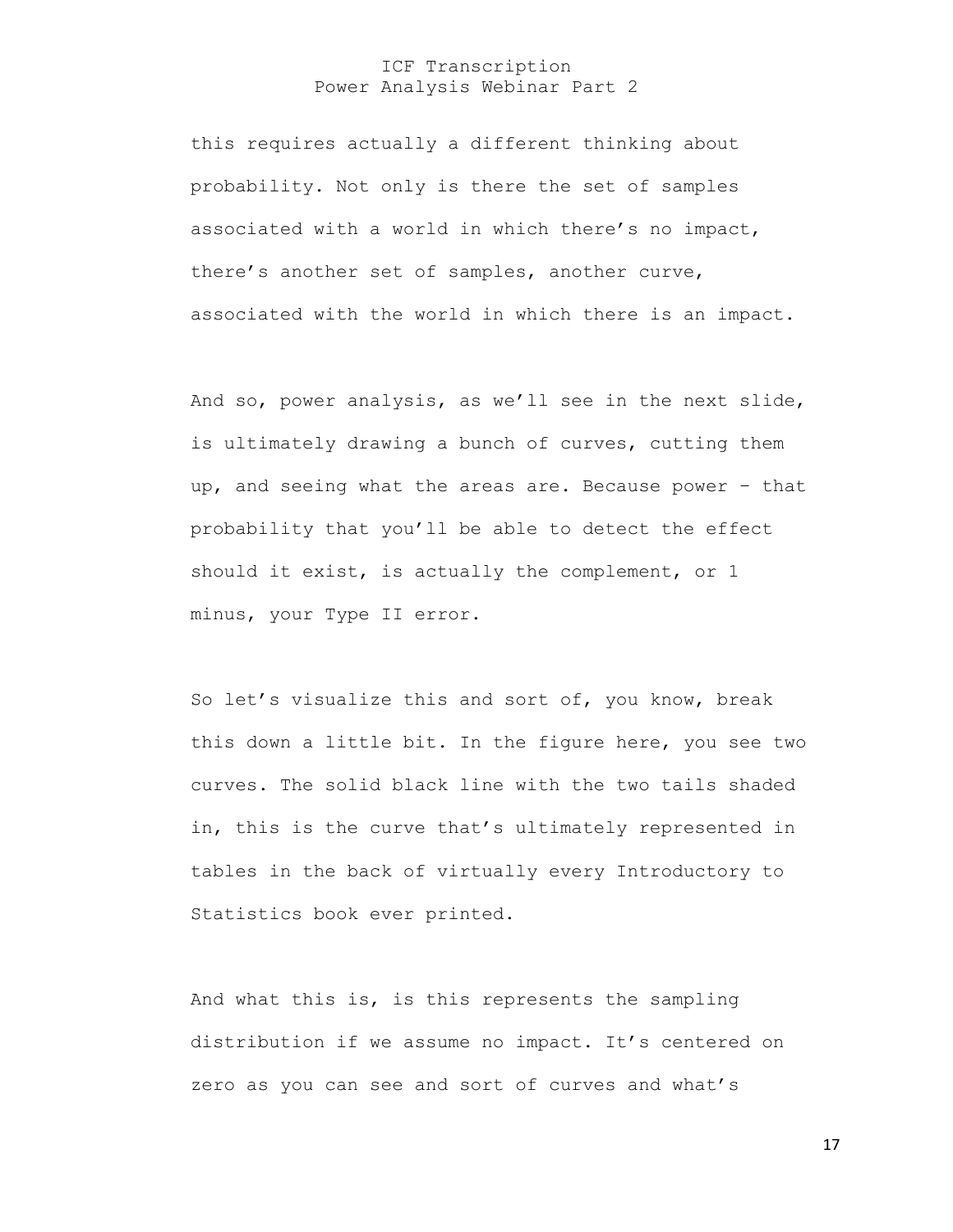shaded are the numbers that are the critical value or greater. So you see that they're shaded at about 2. That's that 1.96 that we talk about. The second curve, the one that's a little purple and blue, this is the curve if we assume that there is an impact.

And you see, what happens is, is we can slice that curve vertically at the critical value of about 2. And we see that the purple, or you know the grape jelly bean that we want, and beyond, that's our power. That's the proportion of that curve that is greater than the critical value, and thus statistically significant. That lighter blue, those are the possible samples we could get, even though there's actually an impact, that are before the critical value and would not be assigned the label of statistically significant.

And so power analysis is really figuring out where to place that sort of blue purple curve, and the further to the right it gets placed, the more powerful your design.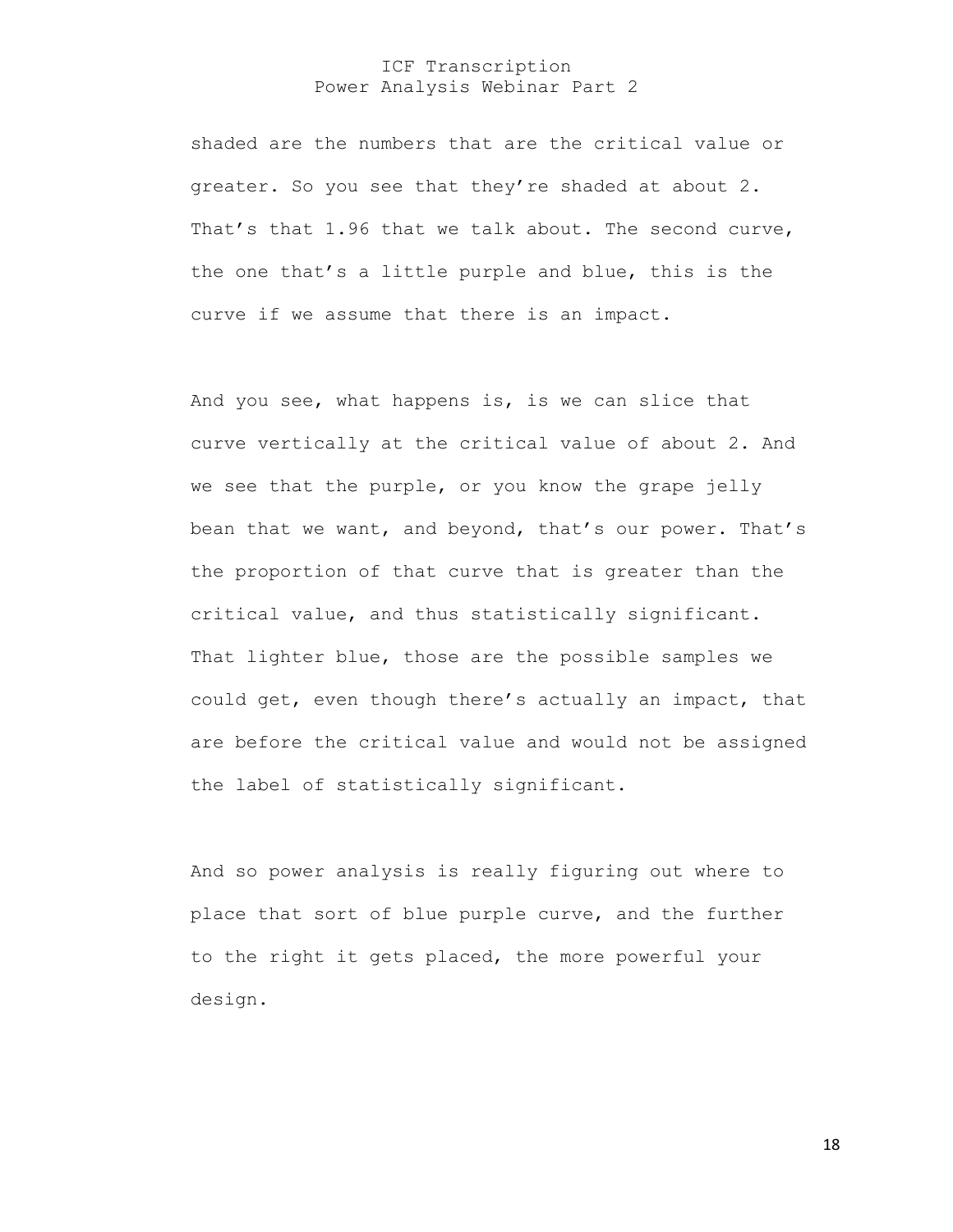And so, as you see that, you know, our choice of our Type I Error, our choice of Alpha - do we want to have a 5 percent chance of being wrong, or a 10 percent chance of being wrong, or a 1 percent chance of being wrong – has a major impact on power. You could automatically have a more powerful test if you lower your significance threshold. If you say, you know what? .05 seems kind of harsh; I want to have a 10 percent chance of being wrong.

Well, you've automatically increased the power of your study. However, you've also increased the chance that you'll make a false statement. So there's sort of a risk and reward balance that we often have to think about in designing our studies and thinking about power analysis.

Here I sort of show how this sort of works in real time. Here we have four plots and these four plots are represented by, you know, studies that may have small or large impacts. Those are the two rows. The pictures in each of the rows represent the exact same data, the exact same tests.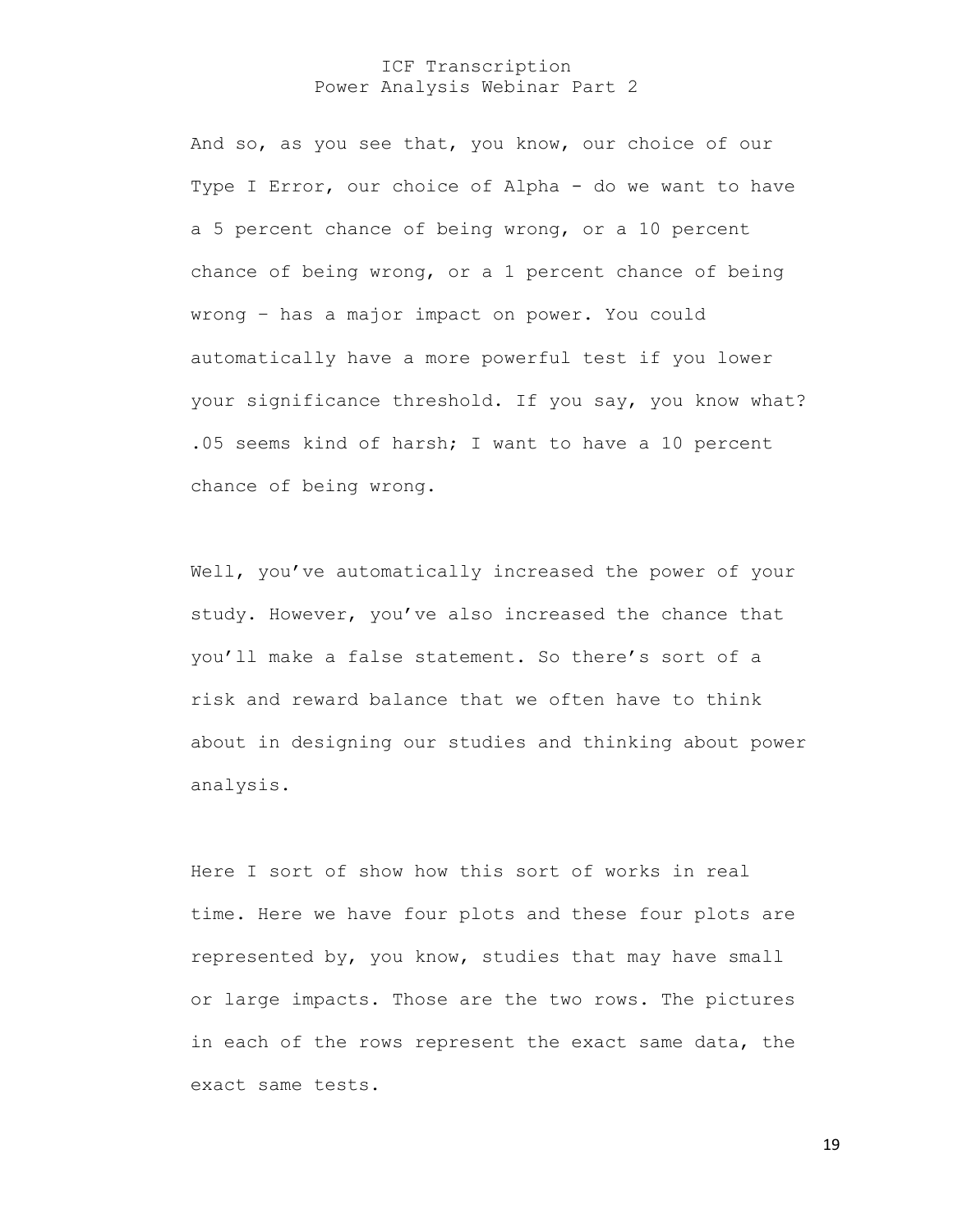However the columns are alternative choices as to what we want to set our Type I Error at. The first column, Alpha .05, is sort of our convention; and the second column, Alpha .01, is a more conservative - it's a harder test to beat.

Otherwise, except for that difference, if you look at these different columns within each row, it's pretty much the same curves. Except you'll notice that in the second column, Alpha .01, there's a lot less purple than there is in the first column with the Alpha .05. This is really just to sort of show what I was talking about at risk versus reward.

Oftentimes a similar thing can happen not only with effect sizes but also with the sample sizes. Suppose we have a large sample or a small sample, those are sort of the two rows. Again, the same mechanics of choosing your Type I error can have a similar impact as the difference in effect sizes.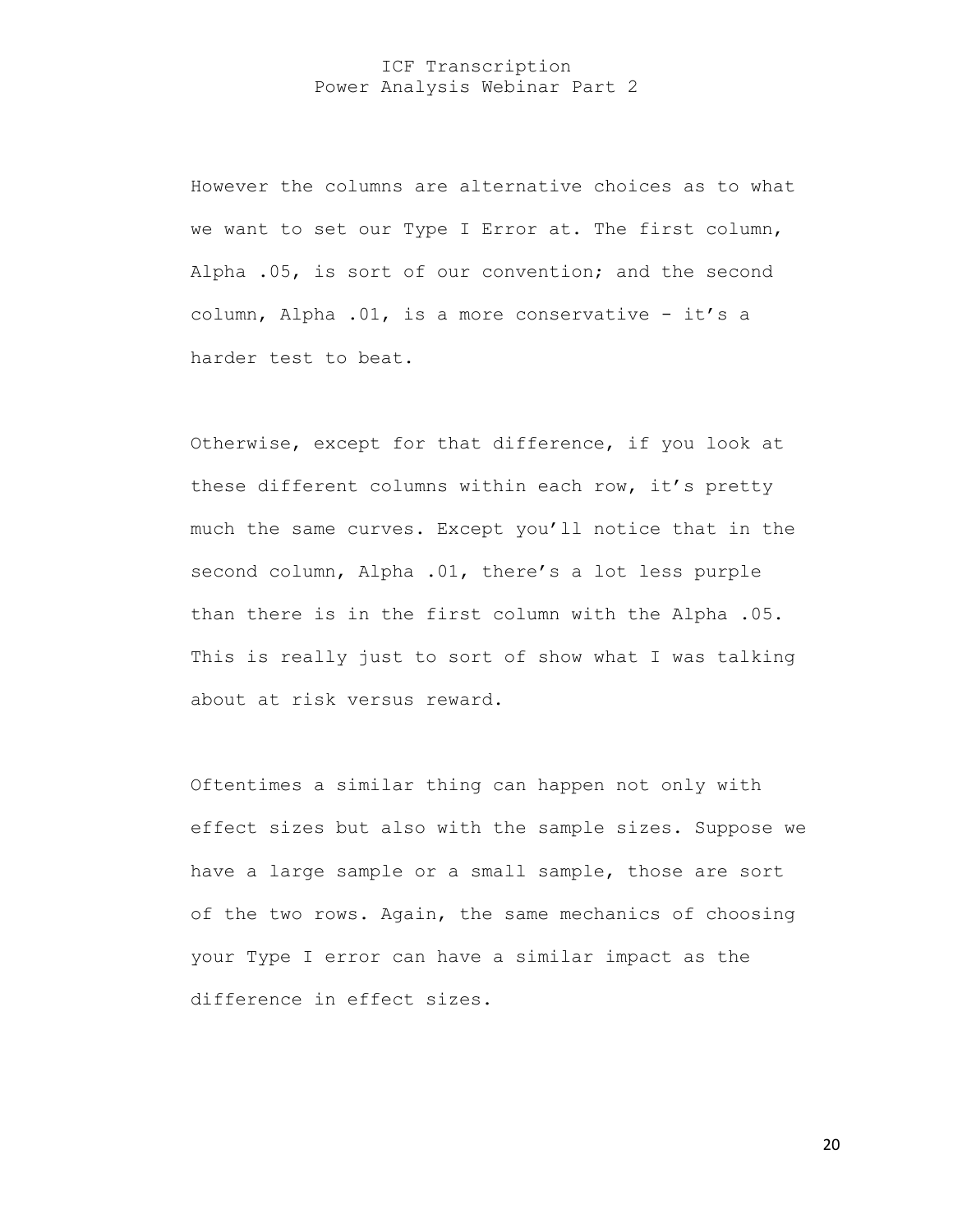So why would you want to conduct a power analysis? Just as a quick reminder, it's all about planning, it's all about resources, it's all about maximizing the chance that your study will be able to detect the impact that we assume is out there.

And so we want to really think deeply during our power analysis process about what we expect the impacts to be and then we want to think deeply about the design of the sample. How are we going to create our treatment groups? How are we going to create our control groups?

And then, as we do this, as we sort of, you know, meet with the budget personnel on your project and say, I think I need a study that looks like this, and the budget people say this is too expensive. Well, if you make changes based on the budget, you should redo your power analysis to make sure that while you preserved your budget, that you've also preserved your statistical power.

And so, the power analysis is not a checkbox. The power analysis is not this quick thing you do just to make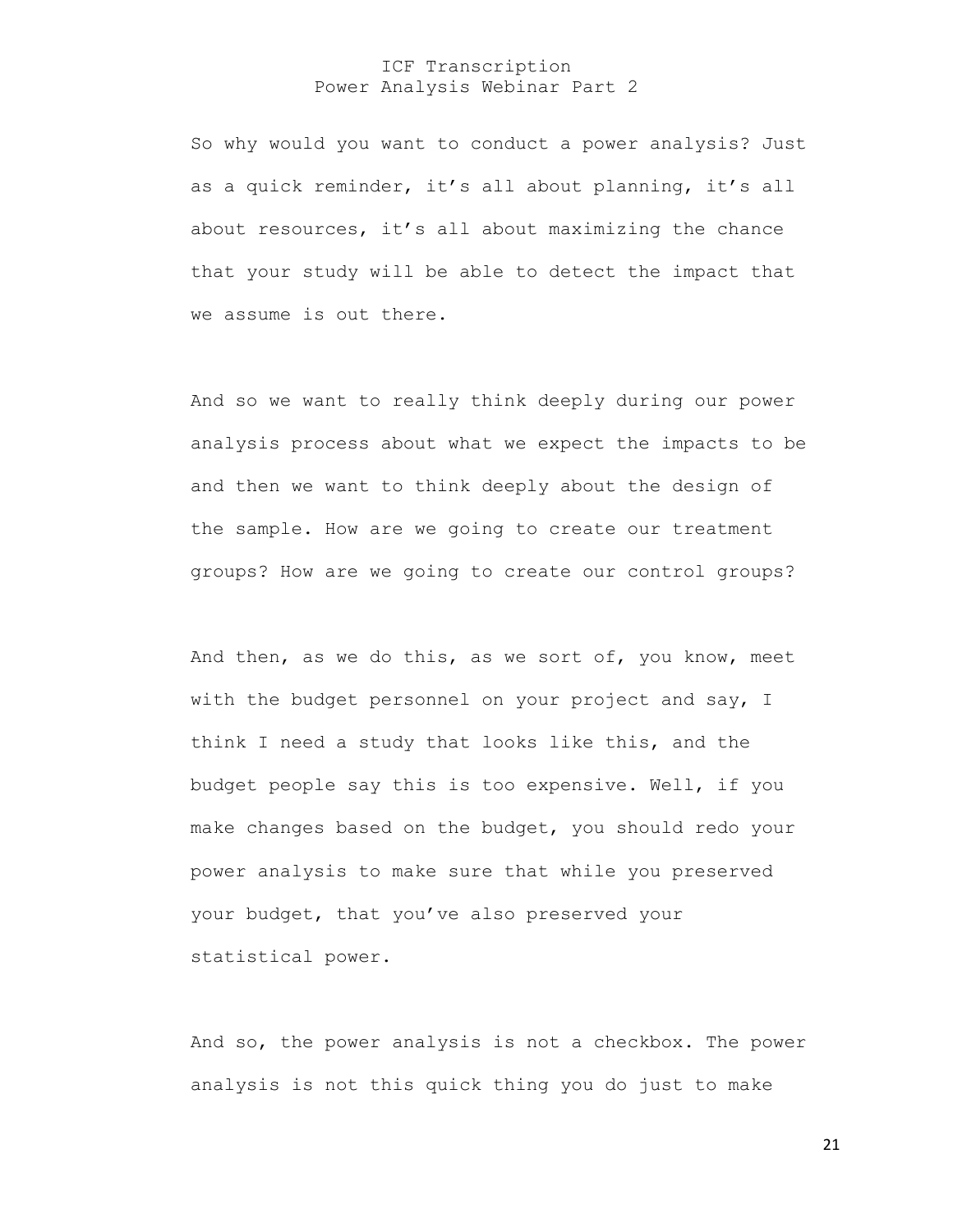sure you cover that base. It's actually an integral part of all the other planning processes you have during your study design and so it's an important check.

Which means, again, this is something that needs to happen prior to collecting any data. This is, you know, you want to plan, you want to budget, you want to do all these things, you want to go through these activities before you ever collect any data.

Because after you've collected your data you've moved from the world of possible designs in the future, and much like quantum physics, now you've observed your particle so its properties are set and you can only really deal with the data that you have. And any kind of post-hoc power analysis that some reviewers often ask folks to do, are actually far less informative than most people think.

So how do we design a highly powered study? As I sort of think through these things, I think sort of there's three critical aspects. There's the design of the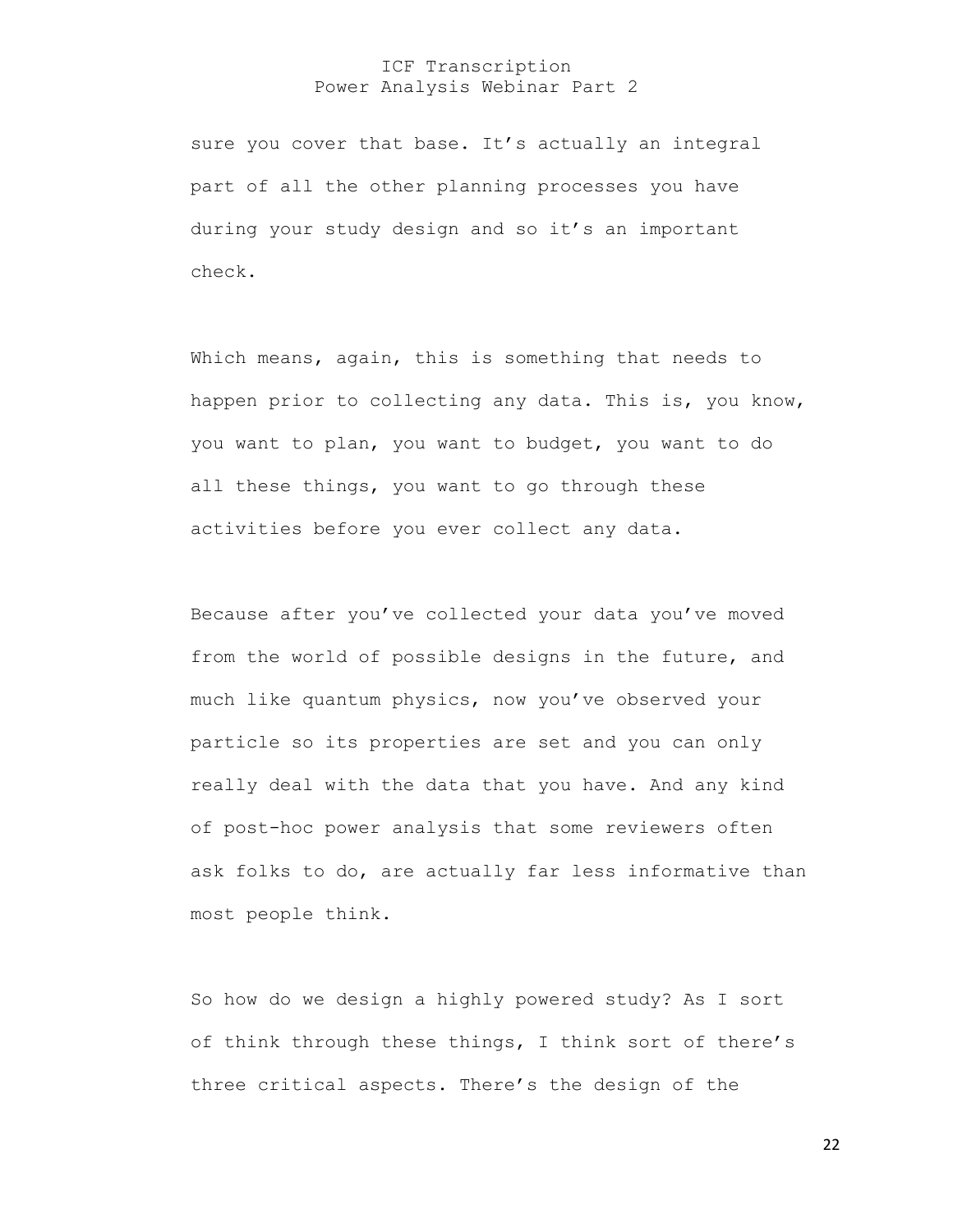study. This is sort of the research methods stuff. That there's how you create your groups, what measures do you use, do you want to analyze over time, do you want just one point in time study?

And that study design is going to be integrally related to your statistical analysis, but it doesn't determine the statistical analysis. You still have choices in many cases with how you analyze. So those two really interact.

And finally interactive, this third component, which is your expected impact, what you're actually trying to detect out in the world. These three ingredients work together to produce the power of the study. Which I've tried to represent in this chart, is this sort of study design will then influence your statistical analysis where you still have some choices and then those two things go in and try to detect your impact and those three things produce the power of significance.

And so it's really it's the blue, it's the gray, it's the green, that really work together to produce power.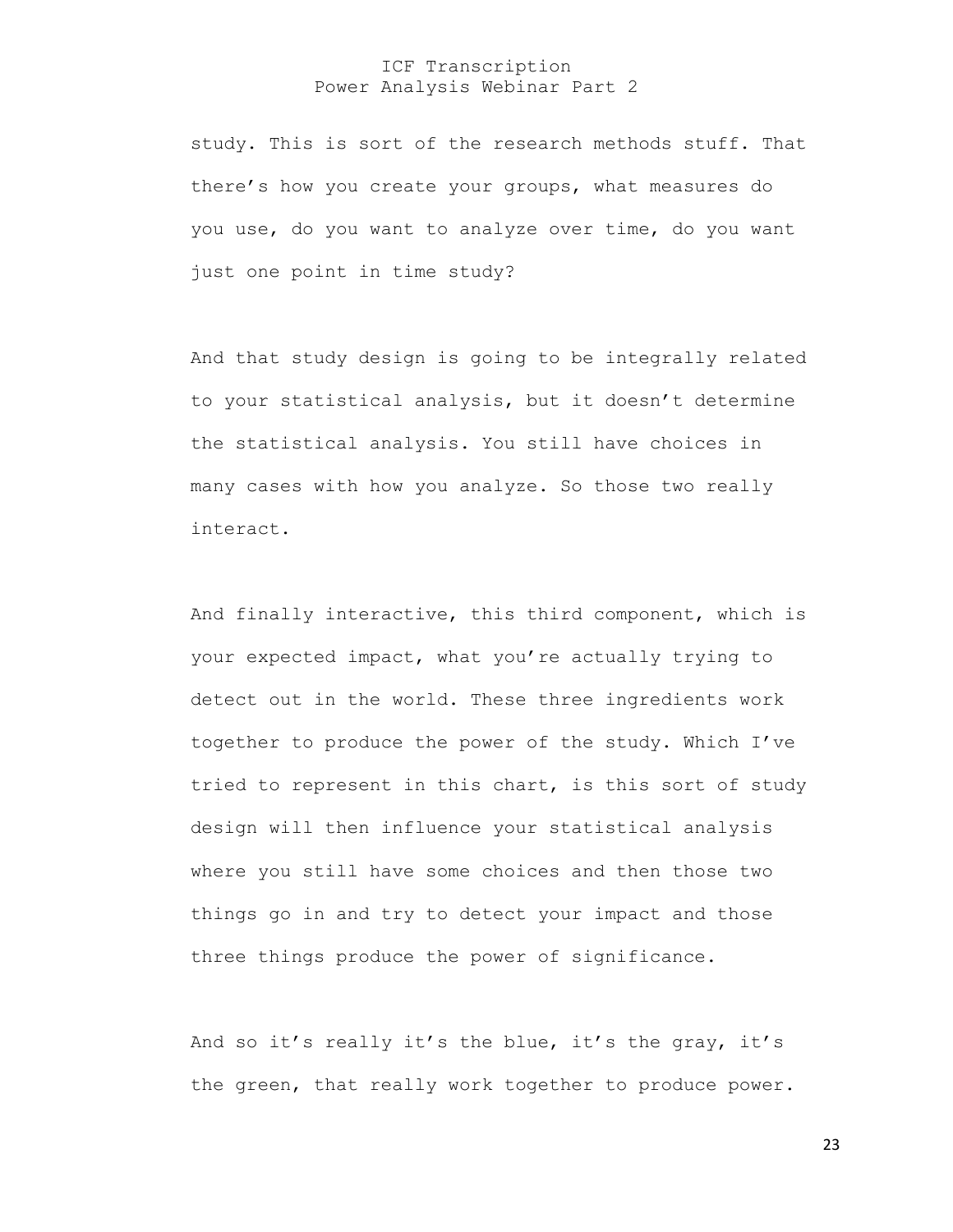And another way to sort of think about this, is this sort of balance between power effect size and sample size because most power analyses hold two of these things constant, and try to figure out the third. So if you know what your effect size is going to be, and you know what your sample size is going to be, you can easily ask what's your power going to be?

You could also say, I need my power to be .8, I have a pretty good idea of what my effect size is going to be, then you can ask the question what sample size is going to satisfy those other two criteria. And, I bet you see this coming, you could also say, I know my power, I know my sample, what effect size is required to complete this triangle? And so, you know, power analysis is really sort of balancing all of these things.

As we mentioned before, larger impacts tend to have more power. Because the bigger the impact, the larger your statistical test is going to be, holding everything else constant, which means you have more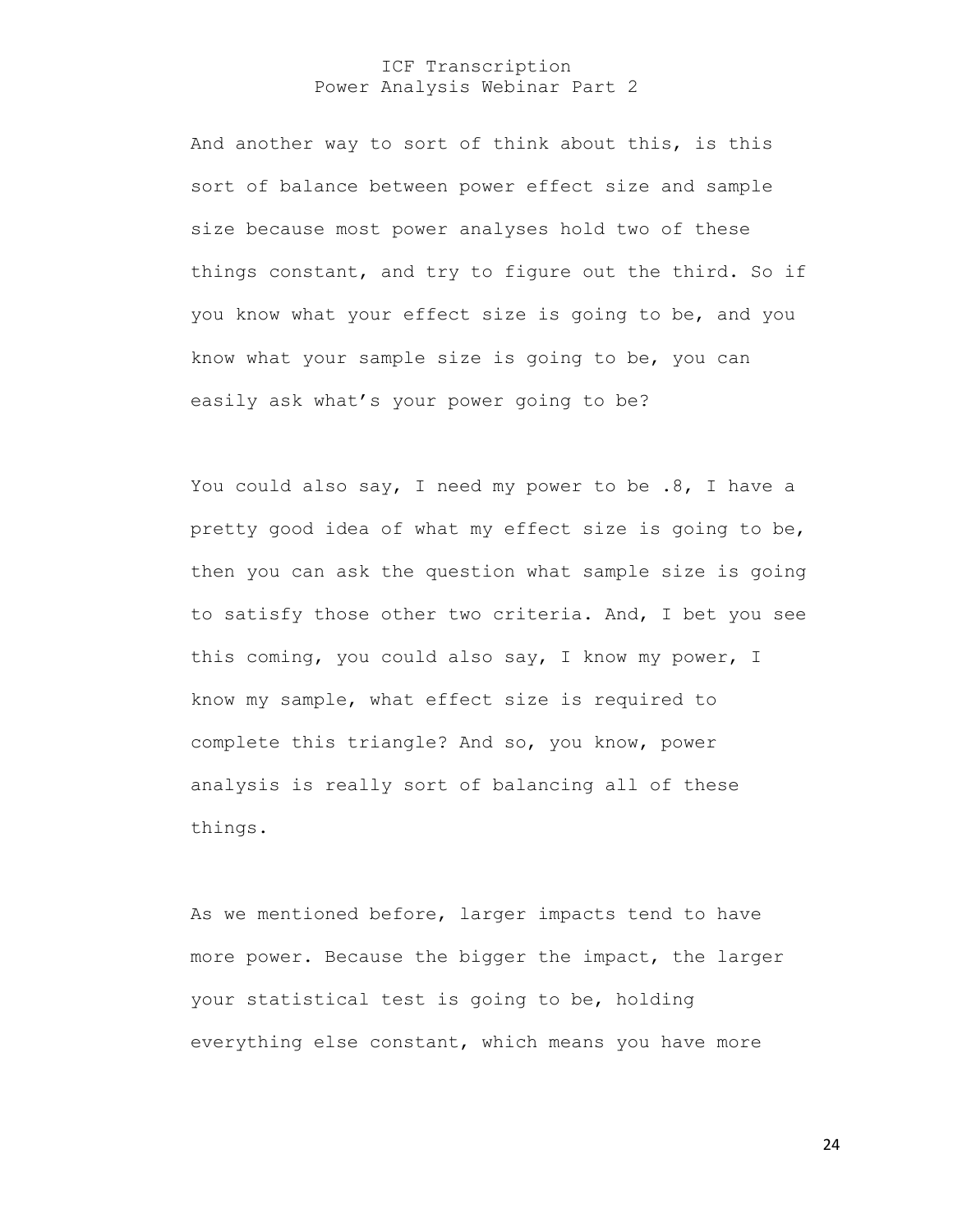power. Most cases, larger samples tend to have more power, ore information.

When we get into sort of more complex samples where, say you have students in schools, or you have patients in clinics, things can get a little bit more complicated. But as sort of a broad stroke, more data is more power.

So how we perform a power analysis really involves mostly straightforward computations, but some of them are a little bit more complex and so typically you need specialized software. Power analysis is sometimes hard to do in, say, just Excel. And so, what you will need to do or work with your statisticians to do, is to employ some kind of statistics package like SPSS, Data Stats R, or Python.

And there's even some software that's freely available that you can download for most of the platforms, like PowerUp!, which is ultimately Excel with added macros built in or a freestanding software called G\*Power. And then there's lots of other resources available online.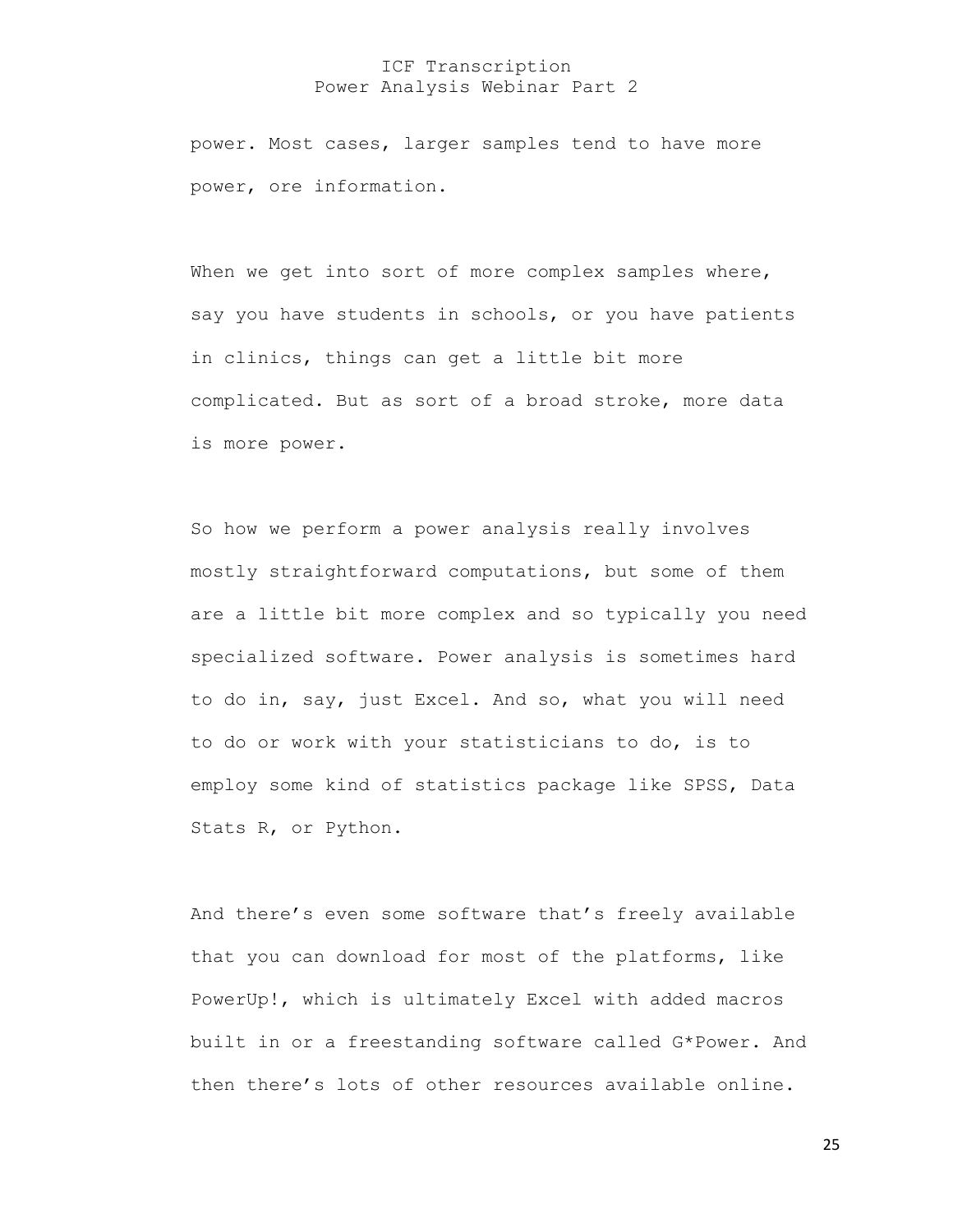So, there's some specialized software that needs to be required in order to perform these things.

One thing that I want to mention is that it's really important that if you do try any online calculators, that you need to be sure that the calculator is designed to detect a difference between groups, and not a, say, a percentage of people who say yes with a certain margin of error. There's lots of sample size calculator out there often used by, say, marketing firms and they're a totally different analysis than the sort of treatment versus control of your – focused on it in evaluation.

So, again to sort of talk about power analysis as sort of balancing in this triangle, we're sort of talking about Power, Significance, Effect Size, and Sample Size. The reason why Significance isn't really labeled in this graphic is we generally are going to set that at .05 and not touch it. And so it's really sort of a discussion that sort of plays with how much Power we have, what's our level of Power, and just like Alpha at .05 is the convention for the Type I error, a Power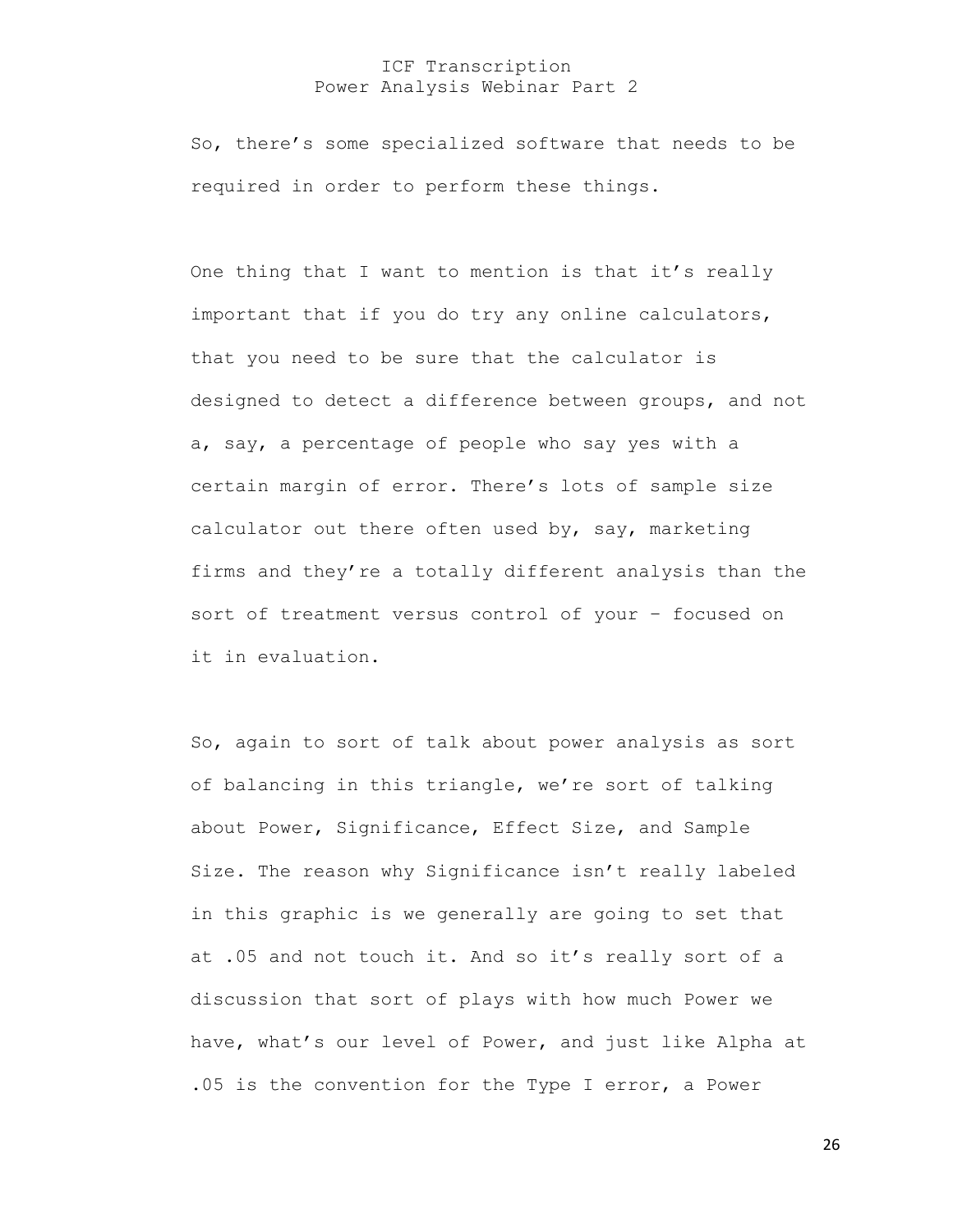level of .8 is the accepted convention for what we want our study to be powered at.

You can always go higher than this. Having a Power of .9 gives you some more assurance; a Power of .7 gives you less assurance. And anything less than .7 is, you know, you're really sort of rolling the dice. So I highly suggest that everyone stick with .8 or higher.

And again, Effect Sizes. We'll talk a little more deeply about this, but, you know, this is basically how much difference does your intervention make, in sort of standard deviation units? And this is often the place where a lot of people will fall in the trap because they'll sort of be constrained by the budget, which means they balance this triangle by assuming a much larger Effect Size than is plausible.

So your expectations of what your Effect Size should be really needs to be tempered by experience and literature. And then finally Sample Size, which is often translated into budgets, how many participants for your study are available.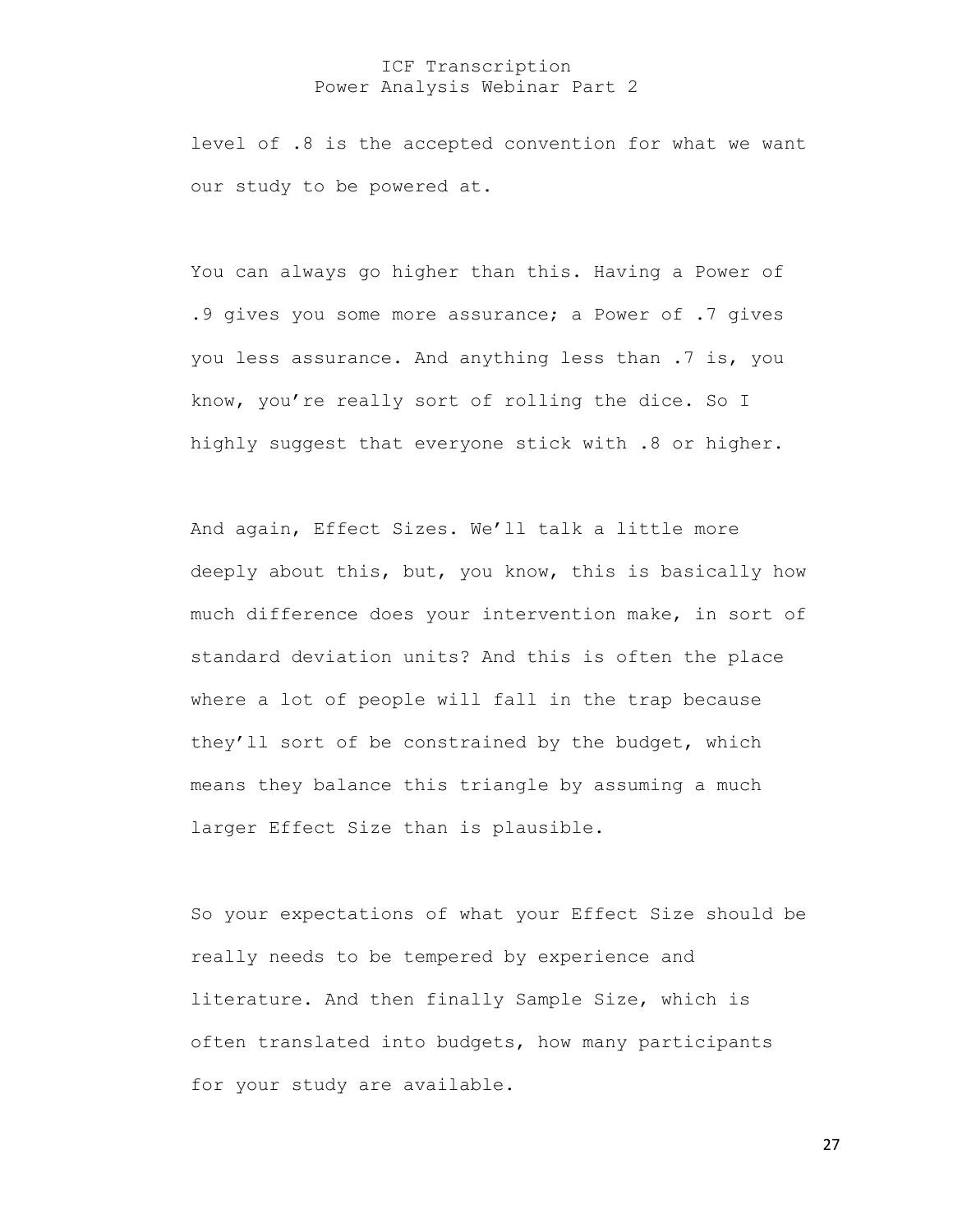And so in this example say that there is a mentoring intervention program, and it's for high school age youth, and they want to determine if their program is having an impact on the students', say, school attendance. Well, we can sort of talk to our school district and we can verify - we have about 250 students that our program can impact and then we want to compare them with another 250 students in a control group.

So one key question we could ask is, if we think our Effect Size is .15, how many students are needed to detect an Effect Size of .15? If we want a Power of .8, an 80 percent chance of detecting this effect, and we set Alpha at .05, we would enter them into a calculator – I'll show you an example in a little bit – and the answer would come out that, with just that information, 350 students in the treatment group and another 350 students in the control group.

So our 250 students is not enough. We need more students than we have, to get our Effect Size of .15. If we were to enter this into a calculator, say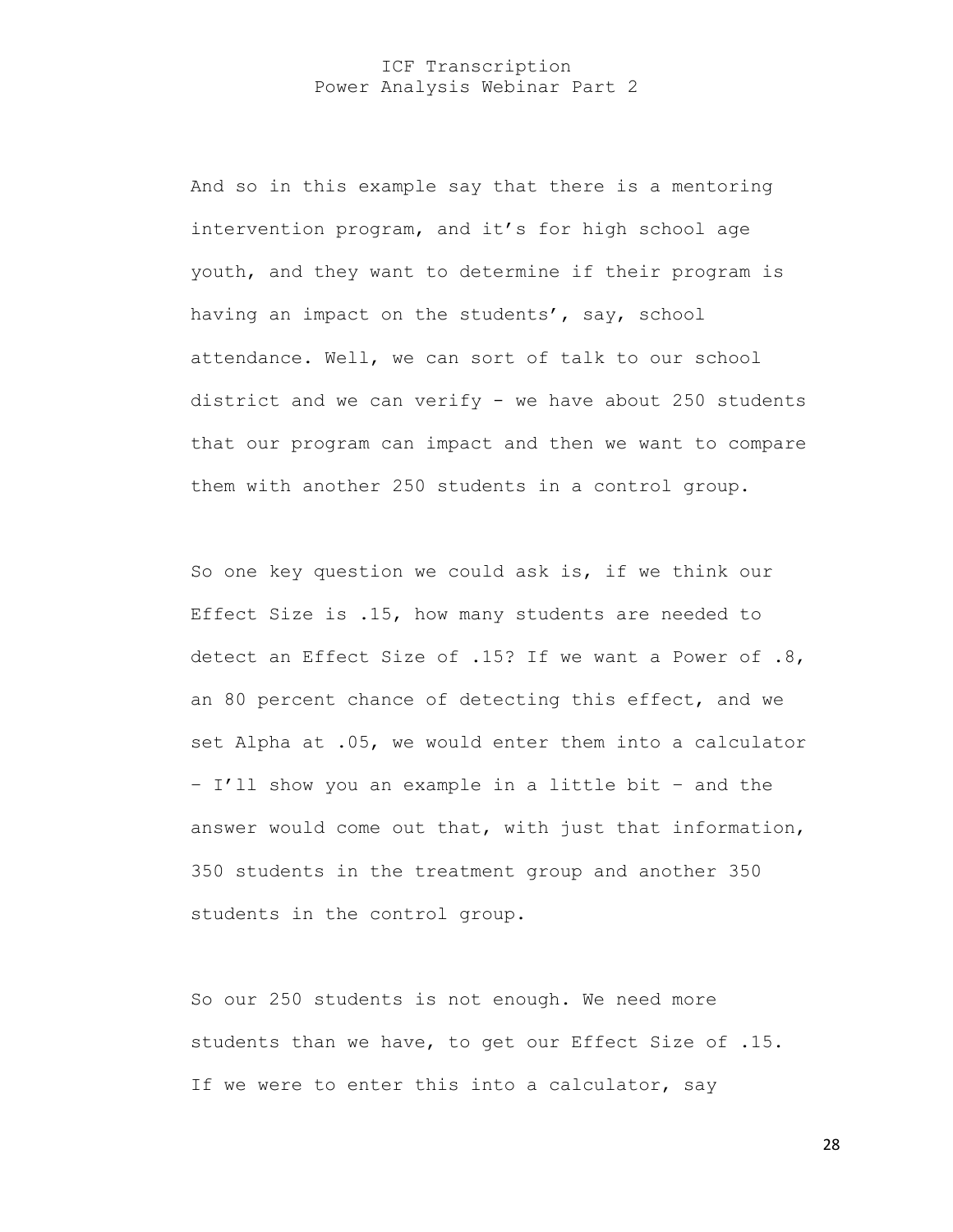PowerUp!, you would see a table like this. And PowerUp! is essentially an Excel file and so you would type in .15 as your Effect Size, and .05 for your Alpha, and type in what you want your Power to be and a lot of these other things you'd sort of leave alone. And it would sort of give you your N Sample Size as 700.

For a second example, let's say we're sort of stuck with the students we have, 250, and so we say, okay, how big does the Effect need to be? And so again we're sort of holding Power and Sample Size constant and now we're saying okay what does the Effect Size need to be?

Well, the answer is about .18 standard deviations. So, you need a little bit more to be able to detect - we need - [unintelligible]. The answer is, so without controlling for stuff, we actually need a larger Effect Size with a smaller Sample. And again this makes sense because with a smaller sample we can't detect such small Effect Sizes, so it needs to be larger than what we were working with before. However it's not that much larger, so I think you would be in pretty good shape.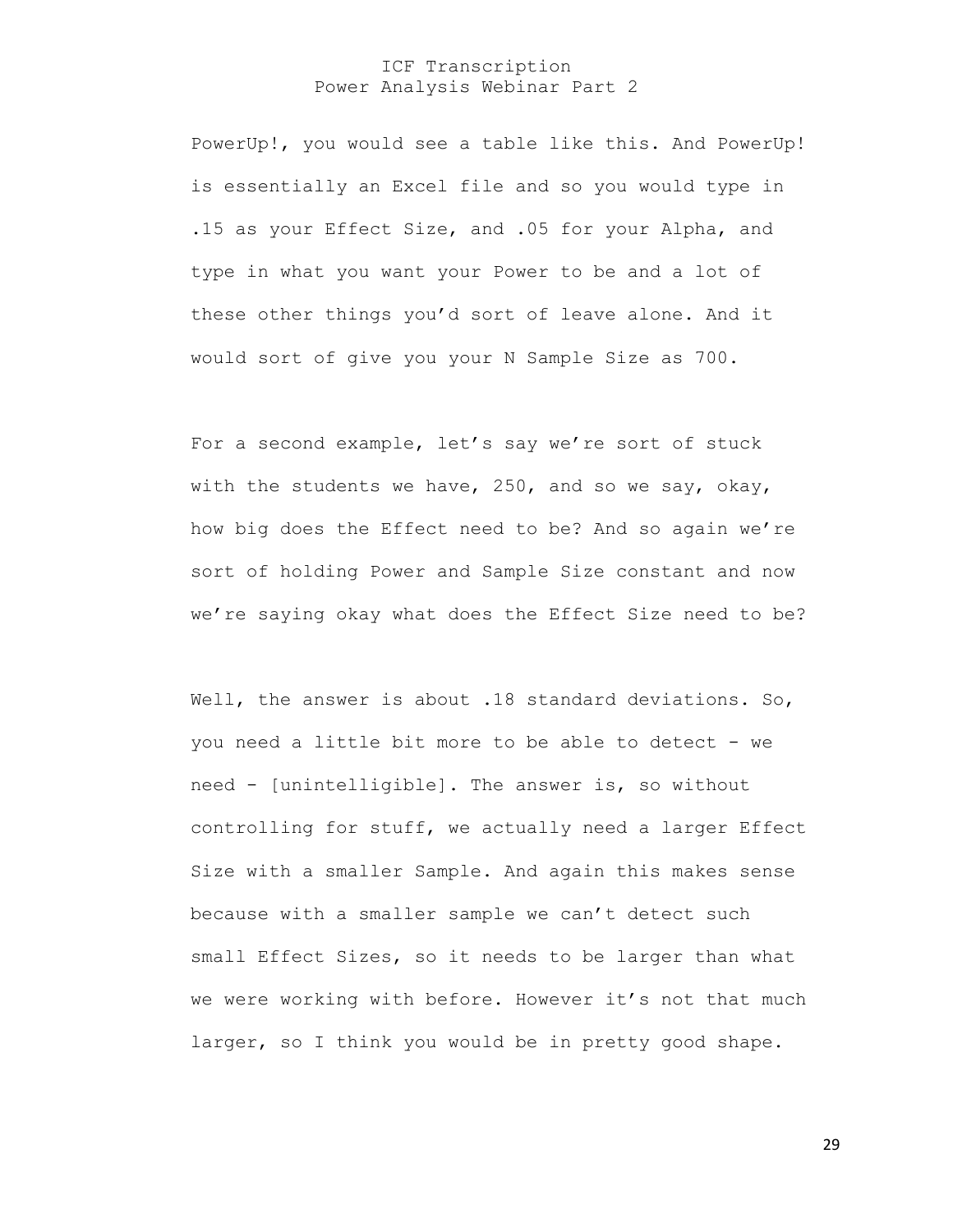Here's the examples in the PowerUp!, again, where we sort of see the different levels of Alpha, and we enter the different things, and the final row is what's called the MDES which is the Minimum Detectable Effect Size, which is the .18.

This graph is from another piece of software called G\*Power. And again this sort of shows the relationship between Sample Size and Effect Size. We see that for the very, very small Effect Sizes towards the left on the X axis, the .05, boy we need a lot of Sample to be able to detect that. It looks like 12,000.

However, as the Effect Size gets larger and larger and larger we see that actually start to slope down a little bit. And so, if we think the Effect Size is, say, .15, we don't need 12,000, we need more like 2,000 people for our study and it starts to sort of flatten out. So this again gives you sort of a relationship between the total Sample Size and the Effect Size.

Let's go through another example. So now we have a job training intervention for veterans, and we want to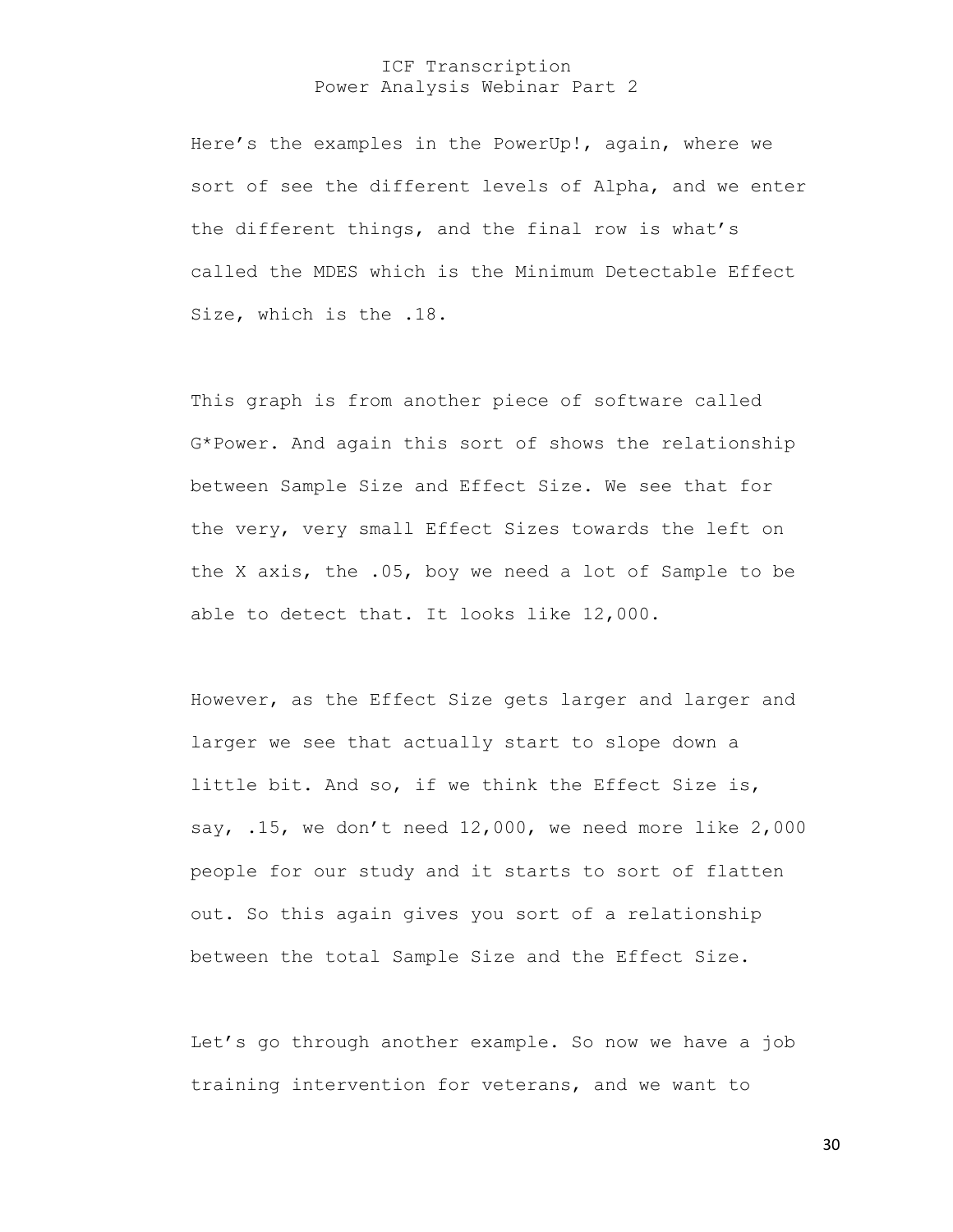determine if the program is increasing the average wage growth for program participants. We again, the Power of .8, we again assume a Type I error of .05 and we need to figure out what's sort of the minimum effect size if the number of trainees who served in a program is 80 veterans.

Well the effect size for a study group of 80 is .32. So, a smaller sample needs a much larger effect size. Here's a picture from G\*Power which is another software that's often used and you see that G\*Power even shows you, with different colors, but sort of these two curves that we're talking about. It actually tries to visualize this exact power.

But you see in the sort of lower half of this panel, we have input parameters where we talk about Alpha, the tails, the power. We tell how much sample that we think we're going to have. And then in the output it gives all sorts of statistics including, you know, noncentrality parameter which is really what we expect the t-test to be. The critical value that we talked about before and then ultimately the effect size which is,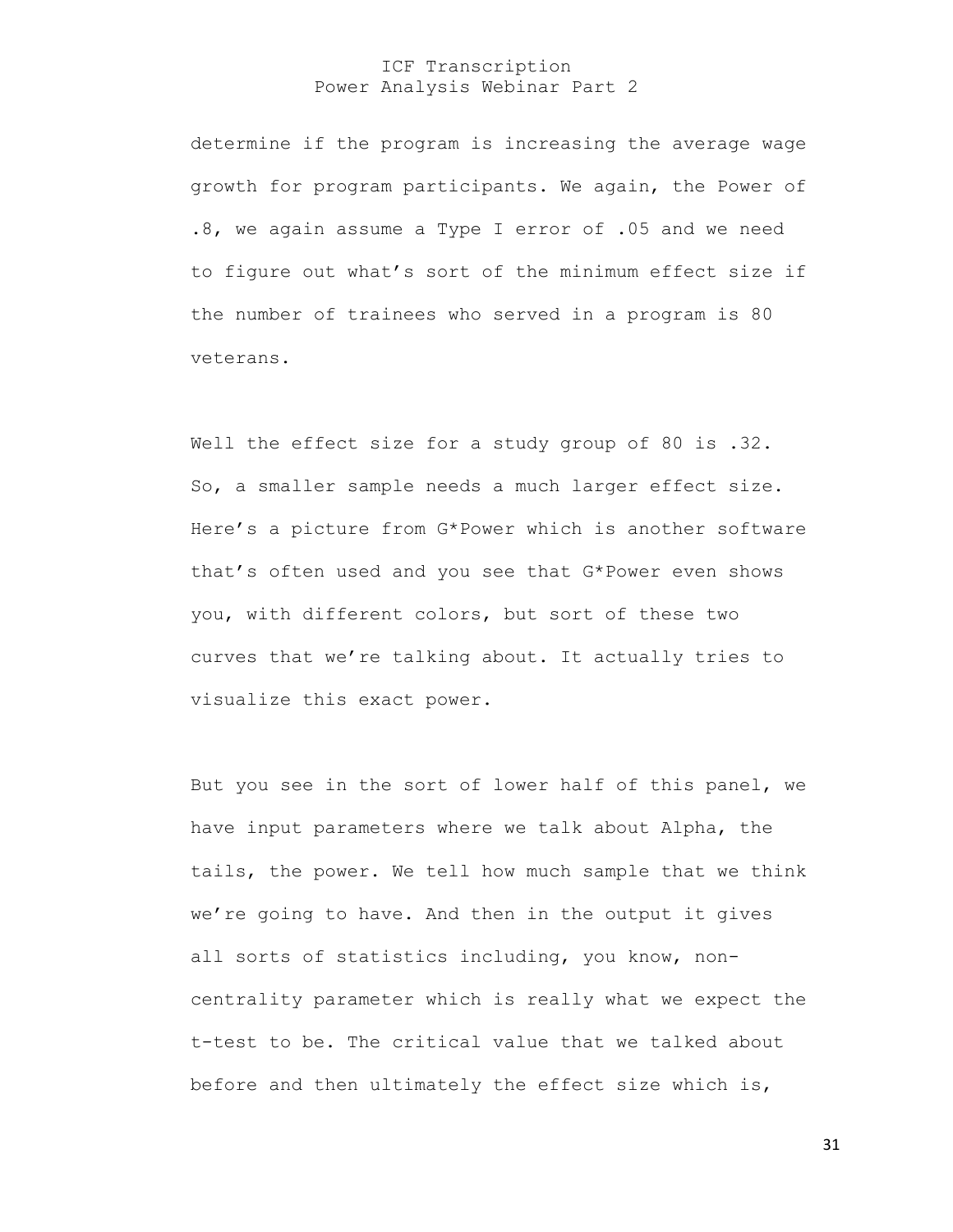you know, what effect size satisfies the rest of the table.

I'm going to pause for a second, I'm just taking a quick break before I go into the next example. Okay, here we go. A third example. A health education program for low income residents wants to determine if the program is having an impact on basic health knowledge levels. Same parameters as before, .8 Power, Significance we want to assume an Alpha of .05, and we're going to go into with an Effect Size from previous studies of about .12 standard deviations.

So, what's left in our triangle? What does our Sample need to be? And here we need to sort of say, hmm, how large does our Sample need to be? And it looks like if we were to plug everything in, that small of an effect size needs a much larger sample. So now we're talking about 500 residents.

Or we could sort of say, you know, if we have 500 residents, how much does – how large does the effect size need to be? And again, we get the same answer as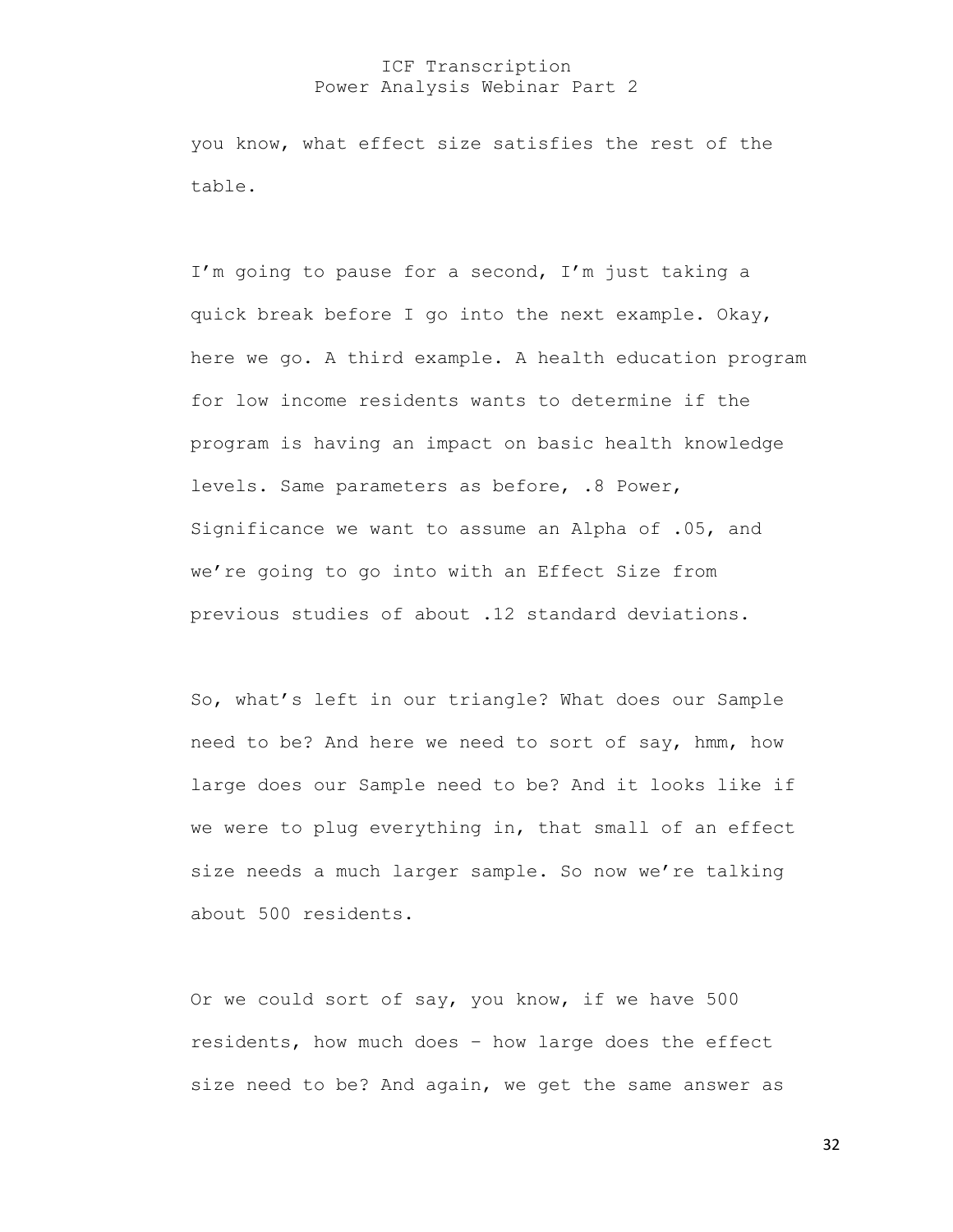we did before – 500 residents, the minimal detectable effect is about .13. And here we have a final example from PowerUp!, the software which again shows you all the sort of numbers that you enter into this model, and then the final MDES of .125 that you would get out.

So to sort of wrap up this power and the sort of working parts of the power analysis, is I want to sort of bring up something that I've really brought up during the first webinar which is the sort of microphone analogy. Which is basically, your sample, the data that you have, the data that you're working with, basically is your detection instrument. It is your microphone that you are using to try to detect the impact of the program which in this analogy is analogous to the sound.

If your program is going to produce a very, very large impact, then you do not need a very large microphone; a very small sample will probably suffice. Please do the power analysis to make sure. If, on the other hand, you think that your program is going to have a meaningful,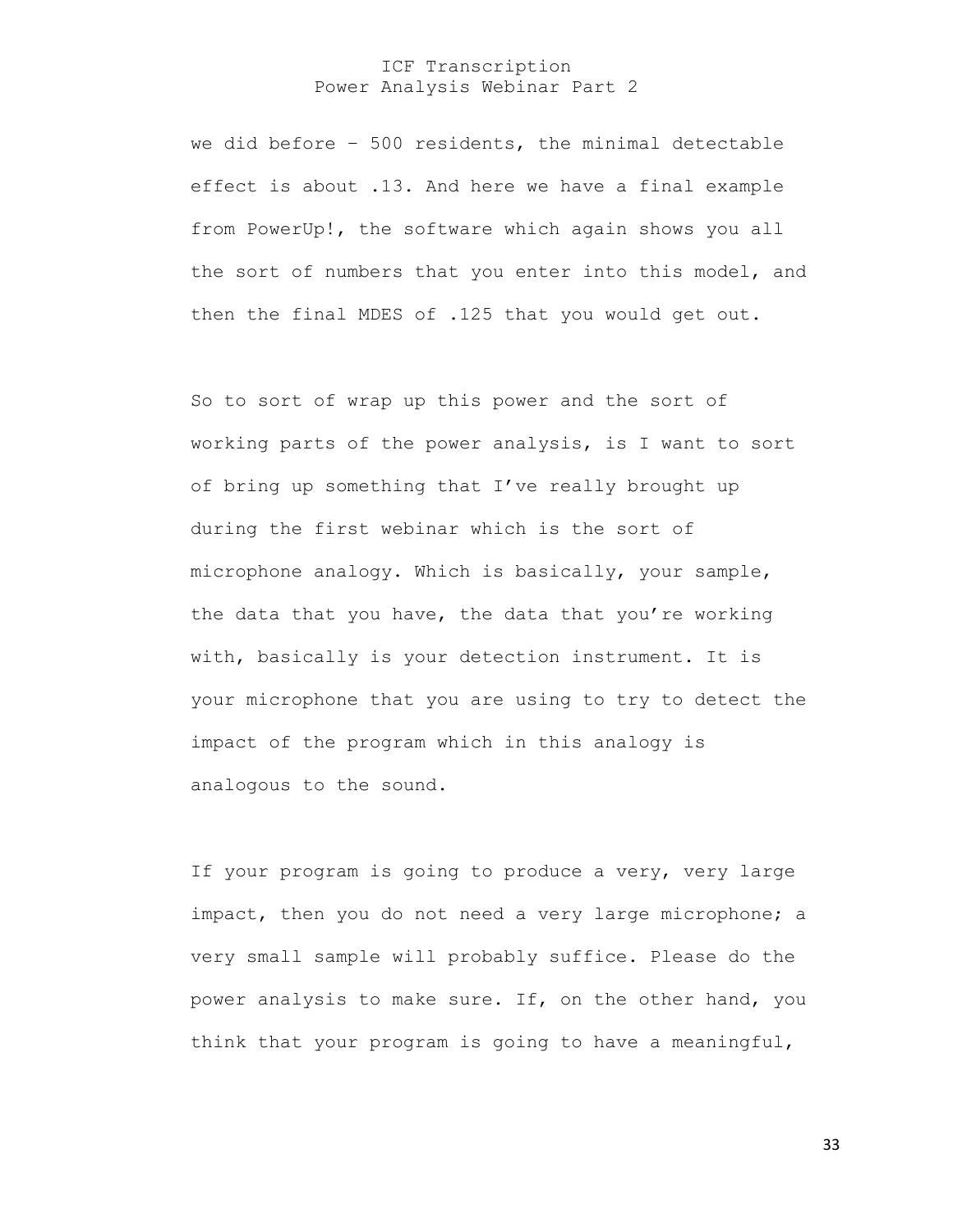but slightly more nuanced impact, you need a much larger microphone in order to detect that.

To summarize what we've talked about over the last thirty minutes or so, let's sort of just start at the beginning. I'm going to pause and try that again. So to summarize everything that we've sort of talked about over the last thirty minutes, let's sort of summarize our Level II webinar here.

First, Power is the chance to find a statistically significant impact. In this set of slides, and of course we sort of learned that Power is really this sort of interplay between what we want our Type II Error to be, and what we want our Type I Error to be.

And well-powered studies, just as a reminder, will increase the confidence in our evaluation findings. Because if we're powered to detect even a small effect, and we do not find an effect, it can help us conclude that maybe this program as it was evaluated may not have an impact versus this more nebulous gut-wrenching conclusion that god, maybe there is an effect but maybe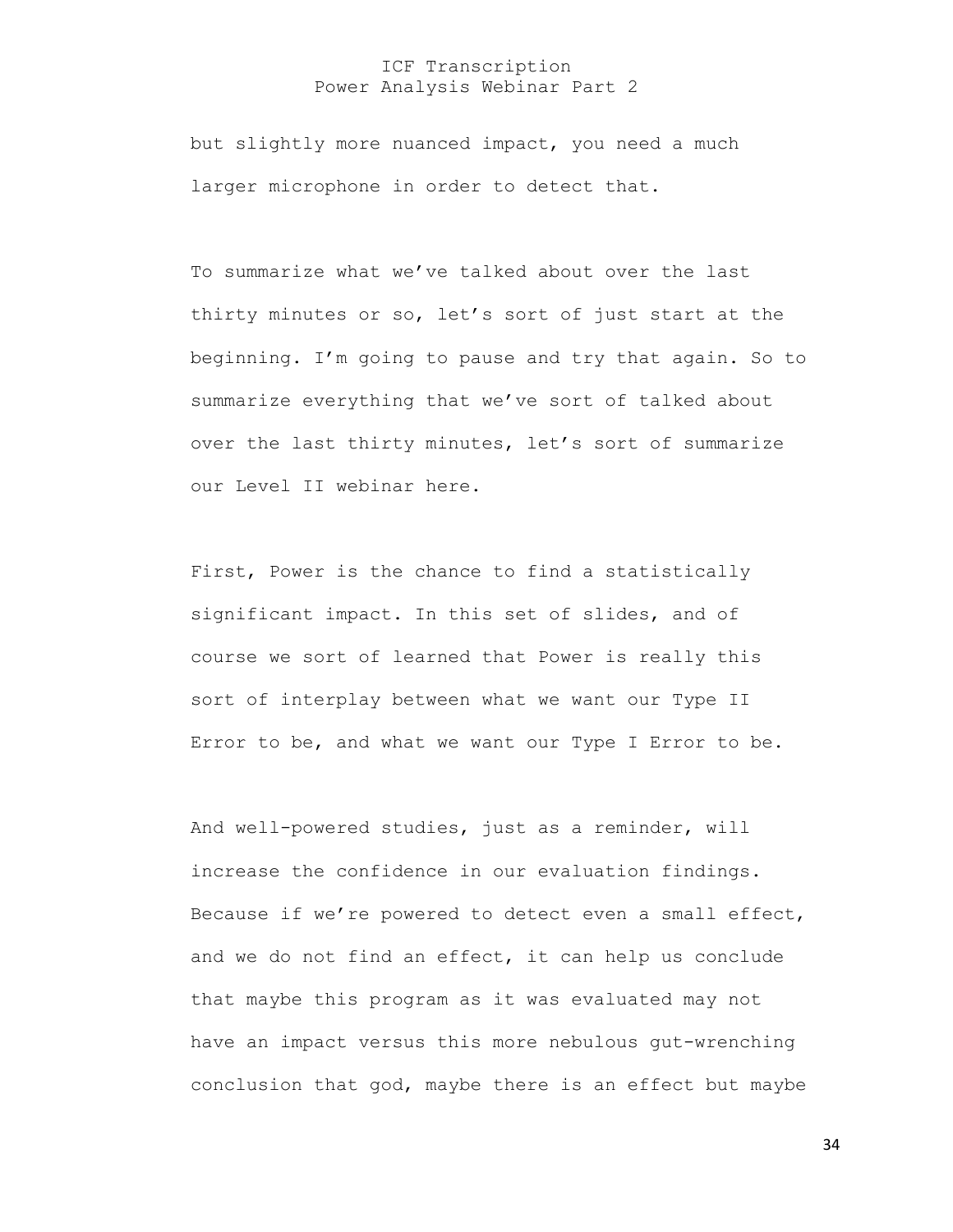we didn't have enough sample. That's not where we want to be. So this is what the power analysis is trying to protect us from.

And the Power analysis and the Power of a study is really the sort of dance between the design of the study, how you analyze the data, and the impacts that exist that you're trying to detect. Broadly speaking, larger samples can detect smaller impacts or larger impacts, however, the larger studies are really relegated to only having the ability to detect these larger impacts.

Power analysis helps you minimize this Type II error, this Type II error which is missing an effect that's out there. And then of course, Power analysis much occur before you actually conduct your study. In the many examples we've talked about, we've used PowerUp! which is a great piece of software. It's available at causalevaluation.org. They have an Excel version, they have an R version, they have an online version.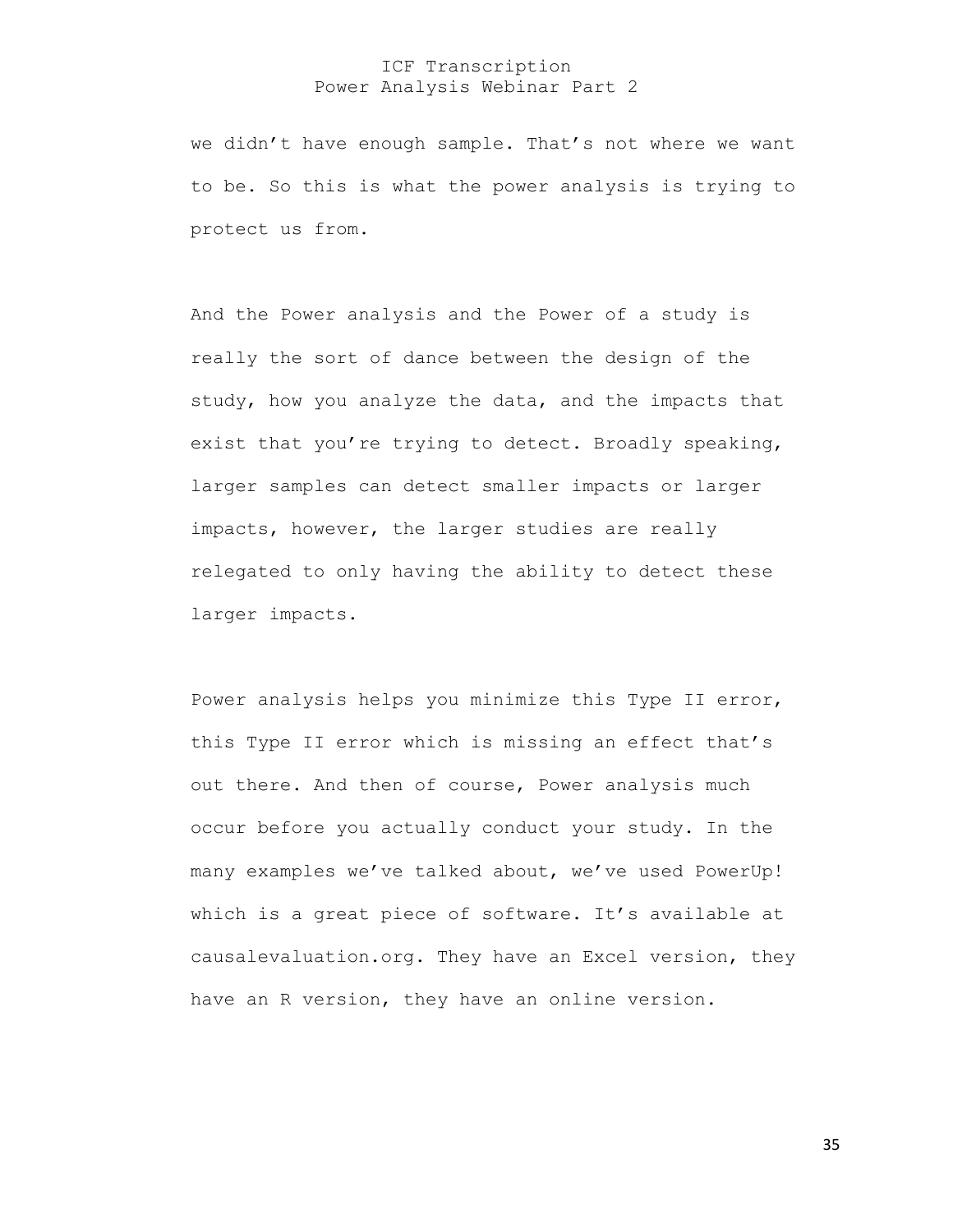And beyond the designs discussed during this series, they also have programs that allow for moderation, which is basically subgroup analysis, or even some mediation analysis, to work on power. If your designs are not going to involve complex samples without clustering, G\*Power, which is available on the server website, is another great piece of software. It's available for Apple computers as well as PC computers.

And in addition to comparing the means between a treatment and control group, it also has routines for various regressions, ANOVA, [phonetic] and even some probability models as well. Beyond software there's also a lot of books out there, one of which I wrote, which is the bigger picture because these are my slides.

But other really great books out there. The Aberson book is a really good introduction to power analysis that has far fewer equations than my book, but I think really sort of helps people get into it. The Cohen book is, you know, this is the third or fourth edition of Cohen's classic work of statistical power.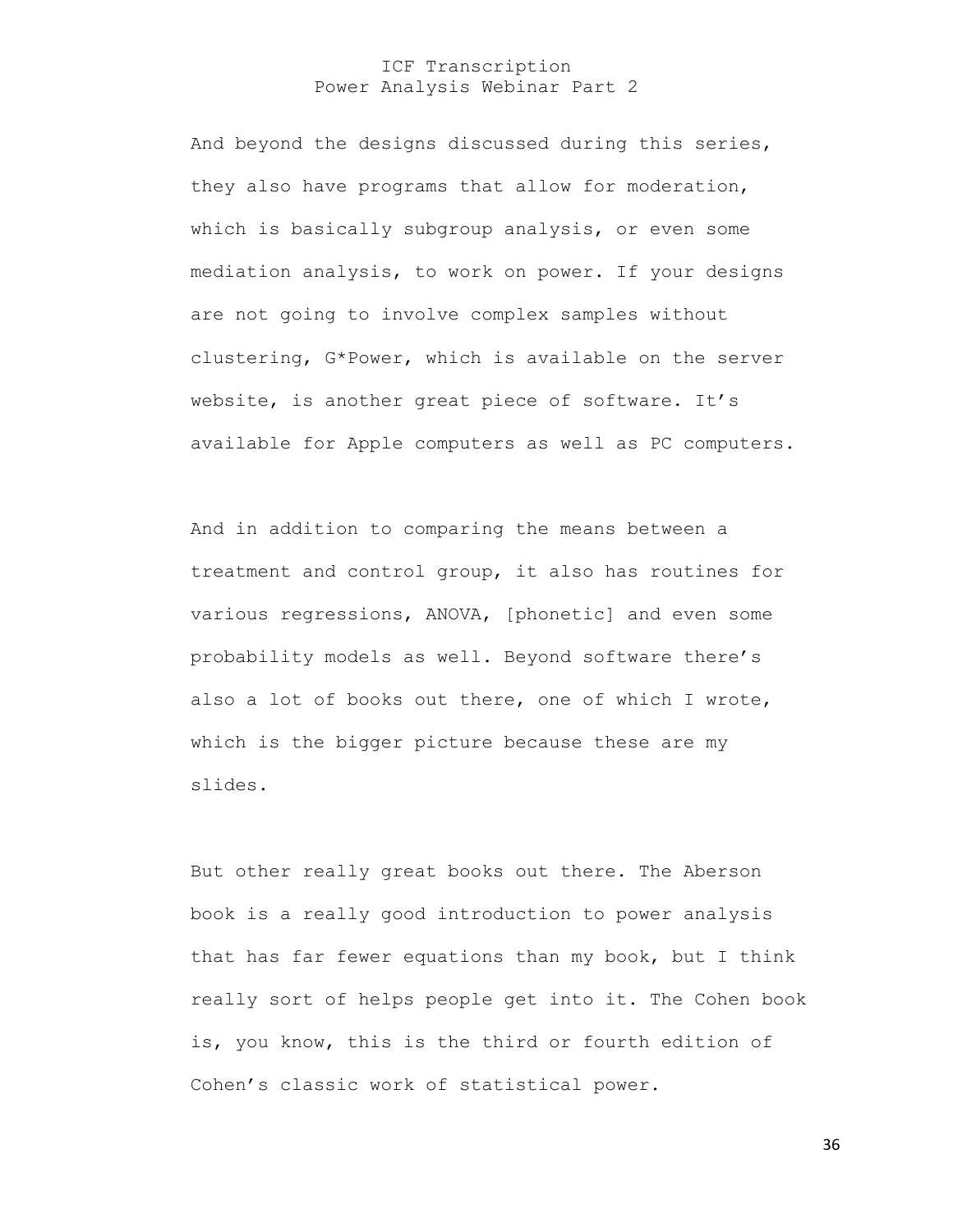Much of this book is a series of tables for various situations. So if you can't get your hands on software or you find yourself designing an evaluation on a desert island, having this book handy would be a good thing.

There's the book I wrote, which is available from Sage. There's another Sage book, called *How Many Subjects*, which is a great also primer on this. And then there's a more detailed book, *Statistical Power Analysis for the Social and Behavioral Sciences*, which has more equations than my book does, but covers many, many more designs including structural equation model and all sorts of crazy stuff. So these are some really great resources. Again I want to thank you for tuning in to Level II of III of Statistical Power Analysis for Evaluations. Thank you.

Carrie: Thank you so much, Eric, for this informative class on the concept of power and its importance in evaluation, planning, and design. I hope everyone attending now understands the concept of power, and when, why, and how to conduct power analyses. As I